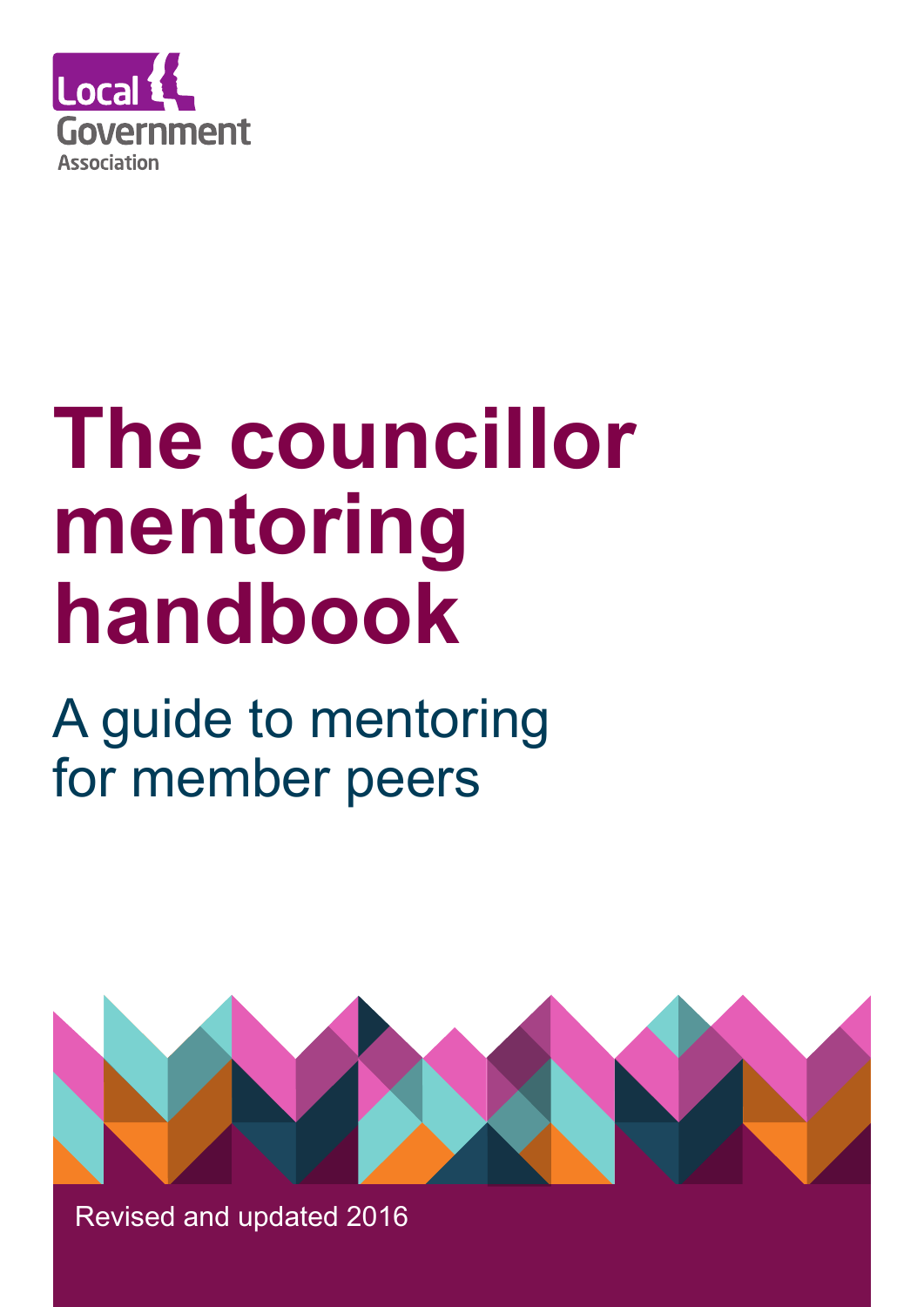## **Contents**

| <b>Introduction</b>                           | 3              |
|-----------------------------------------------|----------------|
| What is mentoring?                            | 4              |
| Section 1 - About mentoring                   | 5              |
| Overview                                      | 5              |
| <b>Benefits</b>                               | 5              |
| <b>Common elements</b>                        | 5              |
| Support and management                        | 6              |
| Section 2 - The mentoring menu                | $\overline{7}$ |
| <b>Political Skills Framework</b>             | $\overline{7}$ |
| Role mentoring                                | $\overline{7}$ |
| New councillor mentoring                      | $\overline{7}$ |
| Political group mentoring                     | $\overline{7}$ |
| Flowchart                                     | 8              |
| Section 3 - The mentoring relationship        | 9              |
| <b>Mentoring principles</b>                   | 9              |
| Mentor responsibilities                       | $\Theta$       |
| Mentor skills and qualities                   | 10             |
| Planning for mentoring                        | 10             |
| Flowchart                                     | 10             |
| <b>Section 4 - Practical support resource</b> | 13             |
| Training and experience in practice           | 13             |
| Models and questionnaires                     | 14             |
| Section 5 - Further reading                   | 15             |
| <b>Appendices</b>                             |                |
| Appendix 1 - Learning agreement forms         | 17             |

Appendix 2 – Political Skills Framework 26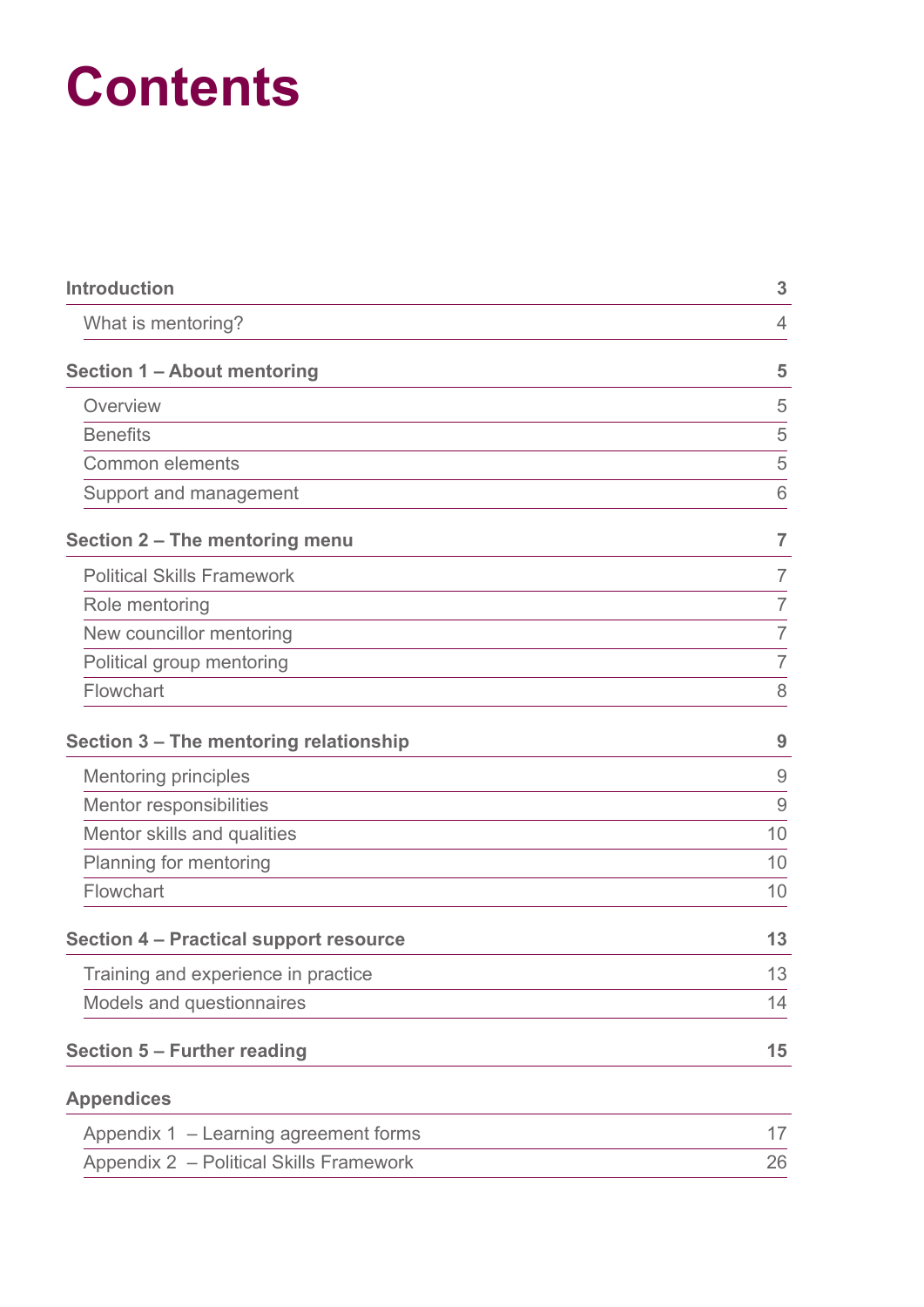## **Introduction**

#### Welcome.

As a member peer mentor you have been asked to put your skills and experience to work. This handbook offers support and guidance about the practicalities involved in mentoring someone in another local authority, developing your mentoring skills or the qualities that make a good mentor.

The handbook references a range of practical 'tools' and techniques, which you can access in full via the LGA website: www.local.gov.uk

We hope that you find this handbook helpful. If you have any questions or queries, or would like to make suggestions on how the manual might be improved please email: peersupportenquiries@local.gov.uk

## What is mentoring?

It is important that we share common terms of reference. As a member peer you will be responsible for communicating the nature of your role and the benefits it can bring to other councillors in their work.

Since its origins in Greek mythology, when Mentor looked after Hercules' son as he grew up, the term has come to encompass a variety of meanings:

- apprentice schemes where the master craftsperson would act as mentor to an apprentice
- an older, wiser manager with a young, high flying protégé whereby the manger coaches the mentee and makes sure they are given high profile projects so that other managers will see how good they are and promote them
- a friend or 'buddy' who listens while you talk about your skills and abilities, helping you think about your own development needs.

The role of a peer mentor draws on aspects of each of the above examples. In certain circumstances, mentors become privy to an individual's problems and feelings of frustration in the workplace and might feel obliged to try and help. This kind of informal mentoring forms part of a trusting, professional relationship but should not be the focus of your mentoring.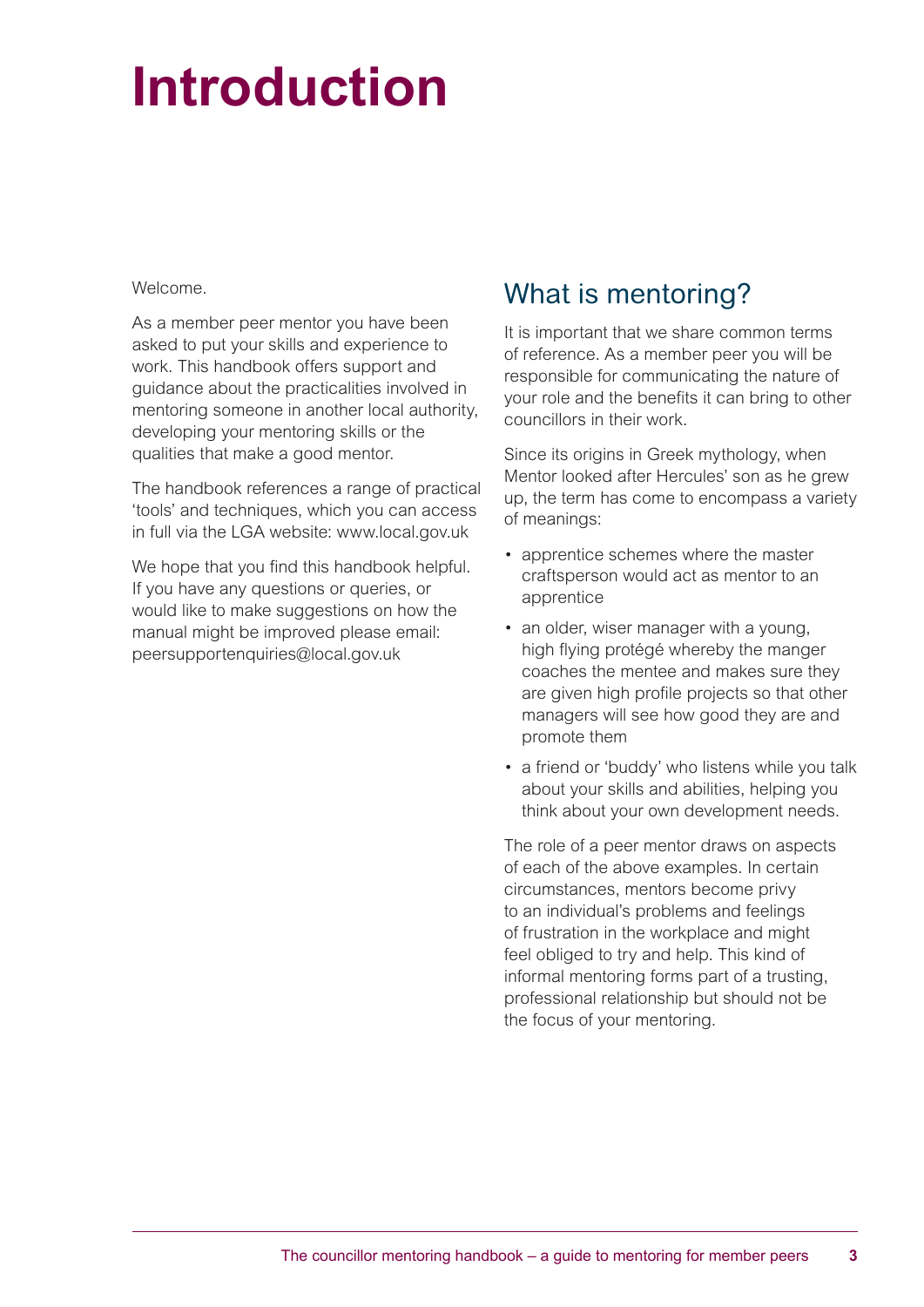All member peers are expected to demonstrate the defined peer competencies in any role they play in improvement support work, but these particularly apply to mentors:

- 1. **Developing others** Capacity to share learning and develop others by providing a supportive and nonjudgmental environment in which to work. demonstrating a personal commitment to continual development and learning.
- 2. **Working with others** Ability to work alongside others to achieve a common purpose through valuing the contributions of others and recognising and including diverse viewpoints.
- 3. **Providing challenge** Capacity to positively and constructively challenge individuals and groups in an effort to help them improve. Able to perform the role of change agent sensitively and inclusively.
- 4. **Planning and communicating** Ability to analyse requirements and co-ordinate efforts with others through effective communication and planning, and by providing evidence to support ideas.
- 5. **Political and organisational sensitivity**  An ability to understand and overcome political and organisational differences in an effort to work collaboratively with different stakeholder groups.

Your peer mentor role builds on your work as a peer; it offers tremendous scope to support individual/group role effectiveness and improvement and demands that you have an open-minded attitude.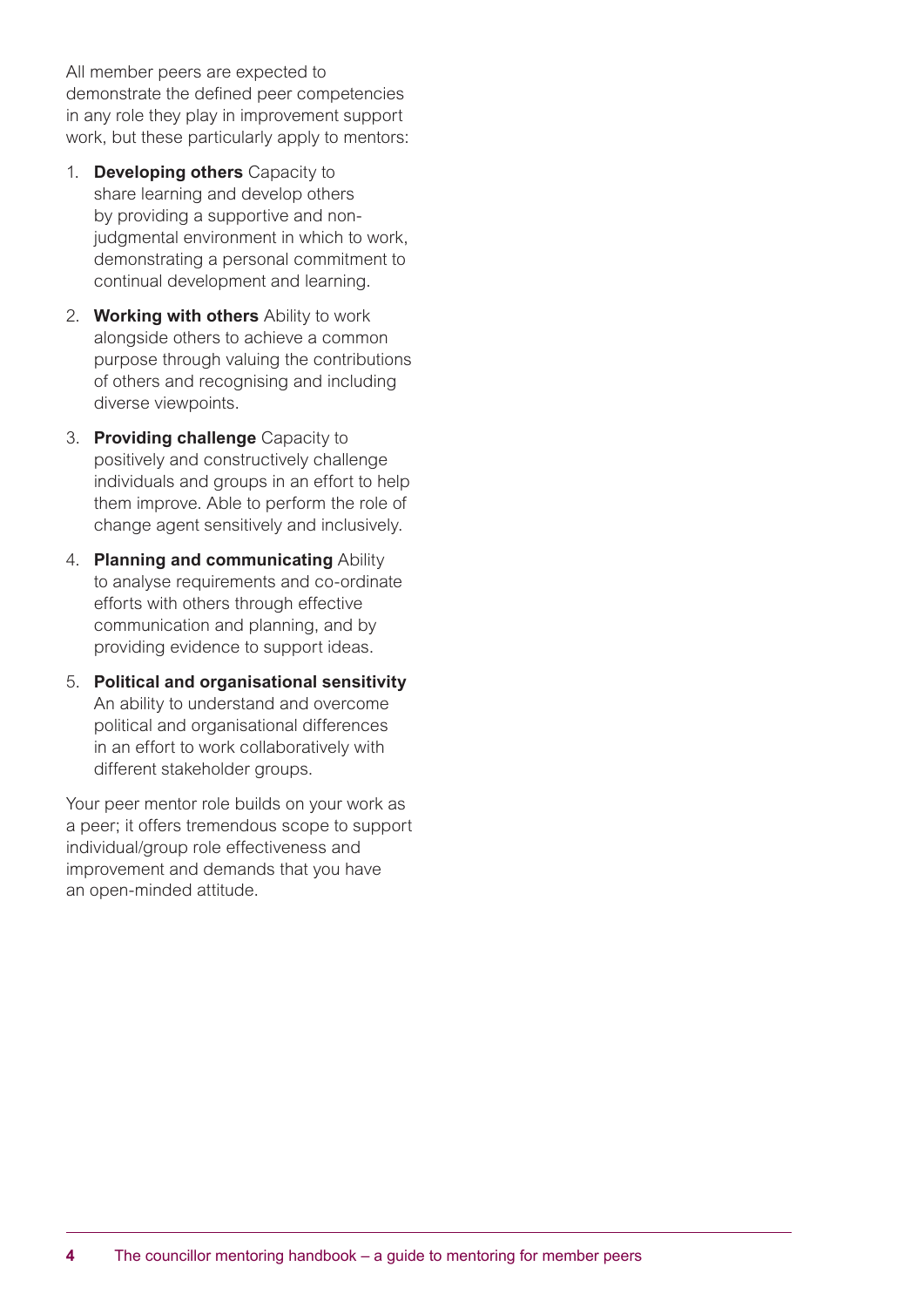## **1.** About mentoring

Councillor mentoring, delivered by our cohort of member peers, is a key part of the Local Government Association's (LGA) programme of sector-led improvement, a way of ensuring that local councils and councillors receive the support they need to deliver services to the public as effectively as possible. Sector-led improvement is peer-led, which means that councillors and senior officers are helping each other to improve.

Sector-led improvement is based on the underlying principles that local authorities are:

- responsible for their own performance
- accountable locally, not nationally.

It acts on the principle that there is a sense of collective responsibility for the performance of the sector as a whole, with the role of the LGA being to provide tools and support, including commissioning member and officer peers to provide that support via regional principal advisers and the political lead peers.

### **Overview**

Many councillors and political leaders have benefited from being involved in peer-based activity, by serving as peers themselves and by working with peer colleagues. Mentoring represents an important way in which we can further contribute to improvements in the quality of political and managerial leadership to build capacity and support, in order to increase the role effectiveness and performance of councillors at all levels.

### **Benefits**

Mentoring aims to benefit all parties involved in the process including the mentor. The primary aim is to build the capability of the individual mentee so that all those involved in the outcome benefit – the specific local authority, fellow colleagues and the wider local government sector. The benefits for the mentor include further developing skills that will make them a more effective leader in their own council and other working environments, including developing new councillors and future leaders.

### Common elements

There are common elements relevant to all mentoring activities. Each activity is designed to build leadership capacity and is based around an individual learning agreement, which involves a planned and defined approach and should result in clear outcomes. These outcomes should be robust and capable of review and analysis so that measurable progress of the individual is achieved.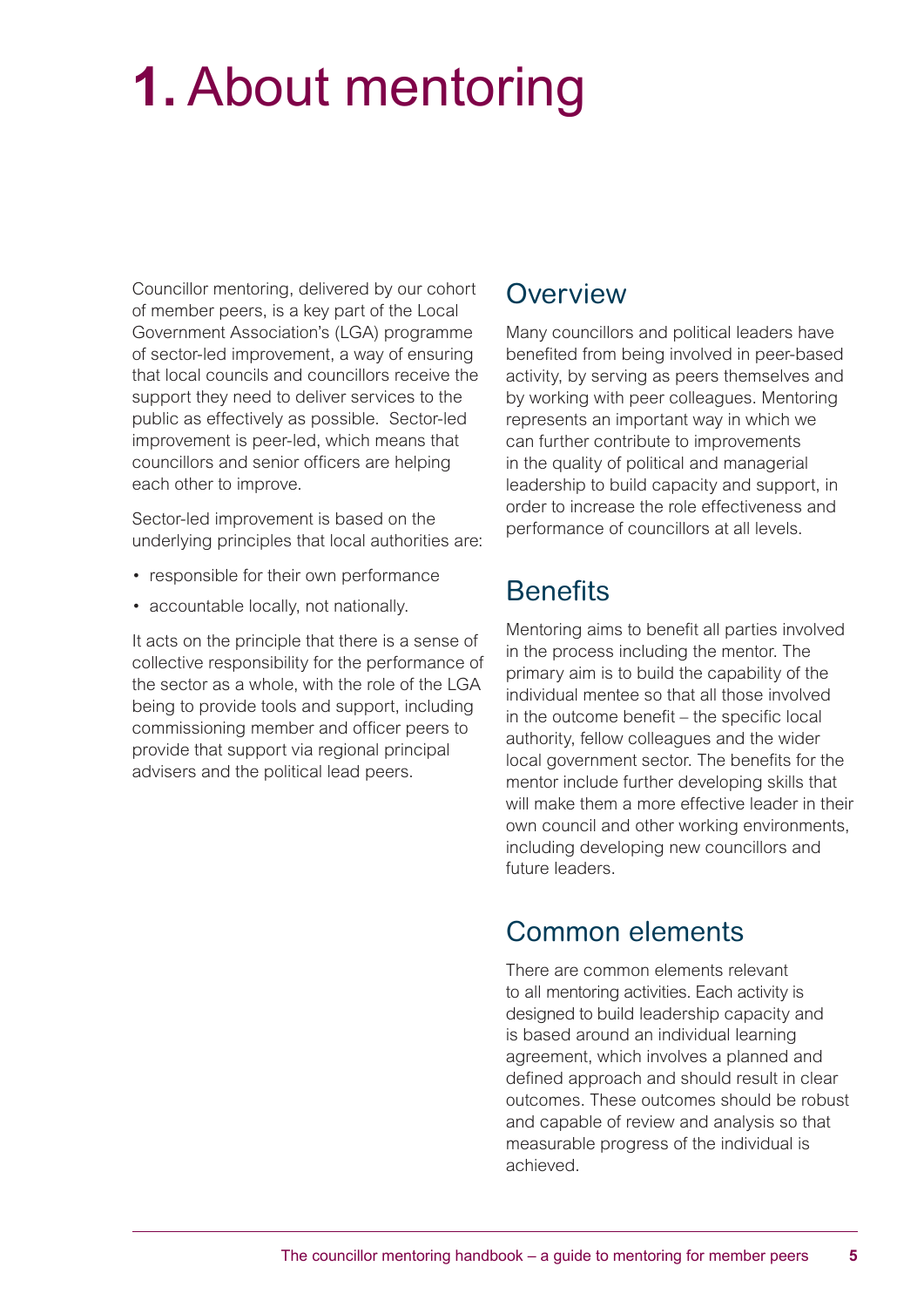## Support and management

#### **National and regional lead peers**

The national and regional Lead peers (N&RLPs) help identify mentoring opportunities within local authorities where their help is needed to support and develop member support programmes. They also suggest how the range of mentoring activities can actively support the political leadership of the council.

#### **Principal advisers (for the regions)**

The regional principal advisers, with the assistance of their programme managers, scope out and negotiate the programme of mentoring with a local authority, and commissions the relevant LGA political groups to supply suitable potential mentors.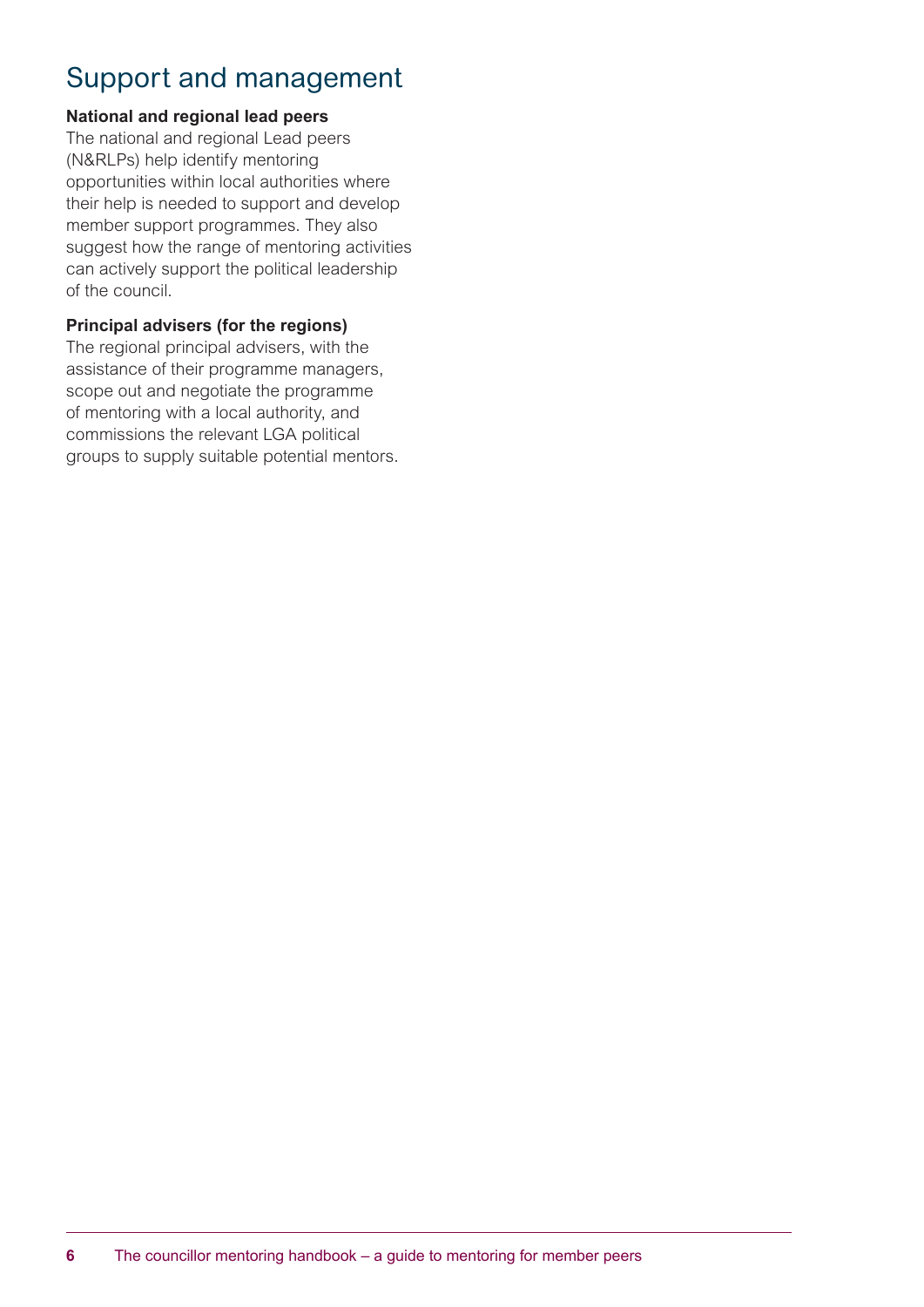# **2.** The mentoring menu

A member peer mentor may be asked to provide support in different ways, possibly working with colleagues representing other political affiliations, to provide support. Conversations with the relevant LGA principal adviser, programme manager and/or lead member peer will guide you as a mentor on the most appropriate starting approach.

### The Political Skills Framework

The Political Skills Framework is a tool that can help identify the key skills required by a councillor to work effectively. It can be used to help your mentees to consider their individual strengths and identify those areas they would like to develop further. Once you and your mentee have identified the skill(s) that the mentee wishes to build upon, details should be put into the Learning Agreement (please see Appendix for an example form, and further copies can be downloaded from [add link]. The Political Skills Framework provides a focus to the mentoring relationship and your mentor support will be measured against this. You can download the Framework from [add link]

Mentoring approaches include:

#### **One-to-one mentoring**

One-to-one mentoring by external mentors is available for leaders, executive members/ portfolio holders and experienced councillors facing particular challenges, such as moving to new executive or chairing roles. One-to-one mentoring can also be offered to new councillors following induction and in preparation for moving into positions of responsibility.

#### **Role mentoring**

Groups of councillors from within a council or from a number of authorities in similar roles are brought together to help develop their specialist role, for example as chairs of scrutiny, portfolio holders or committee chairs. This may involve establishing a learning set involving councillors from more than one authority.

#### **Political group mentoring**

This applies to all party groups and is particularly useful in situations of changed political control following elections. It is designed to help councillors at all levels cope with moving into control, opposition or into a hung council. Mentoring is also available for underperforming councils where group development would support overall improvement. This option is delivered inhouse for whole groups.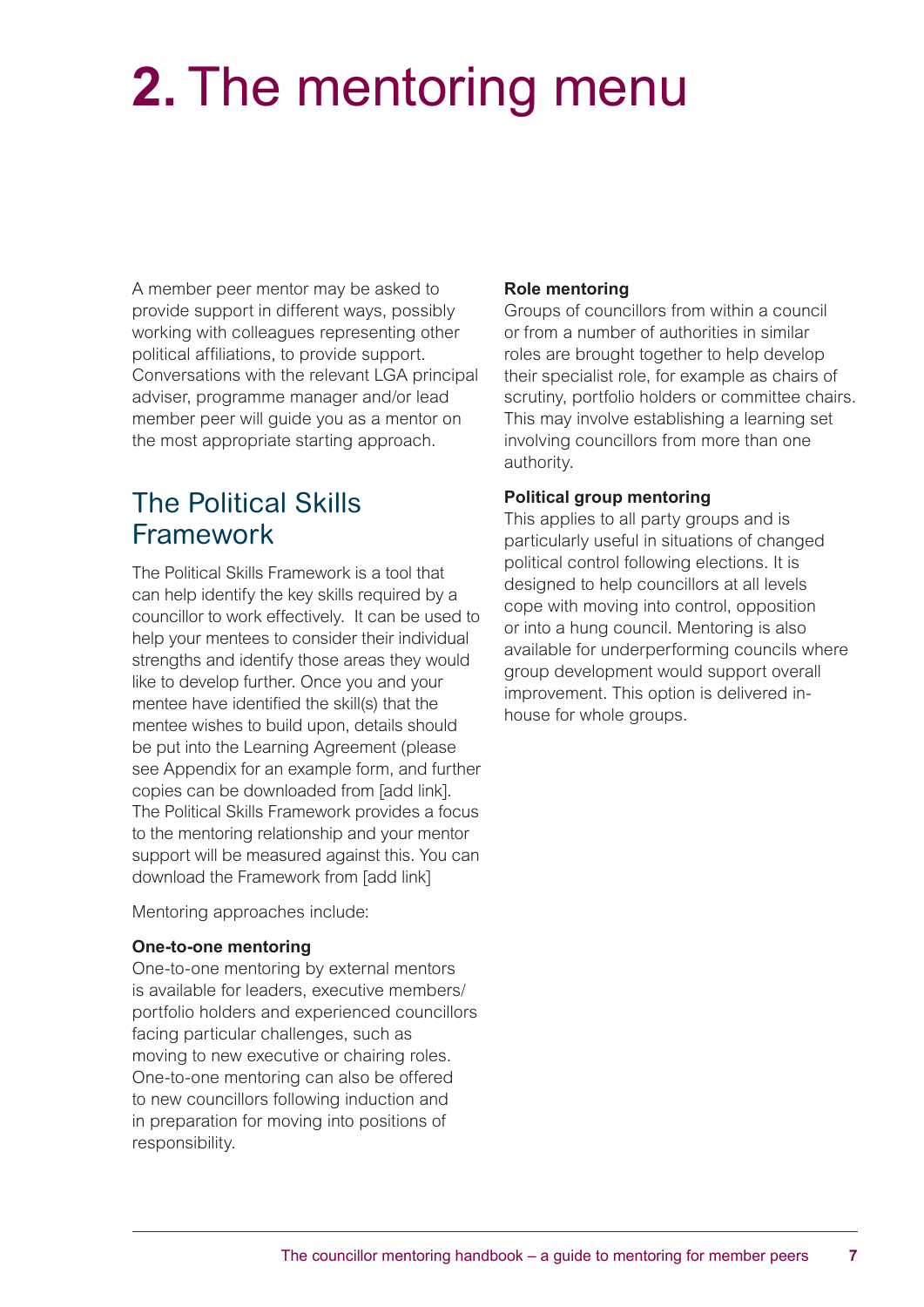### The peer mentor commissioning process

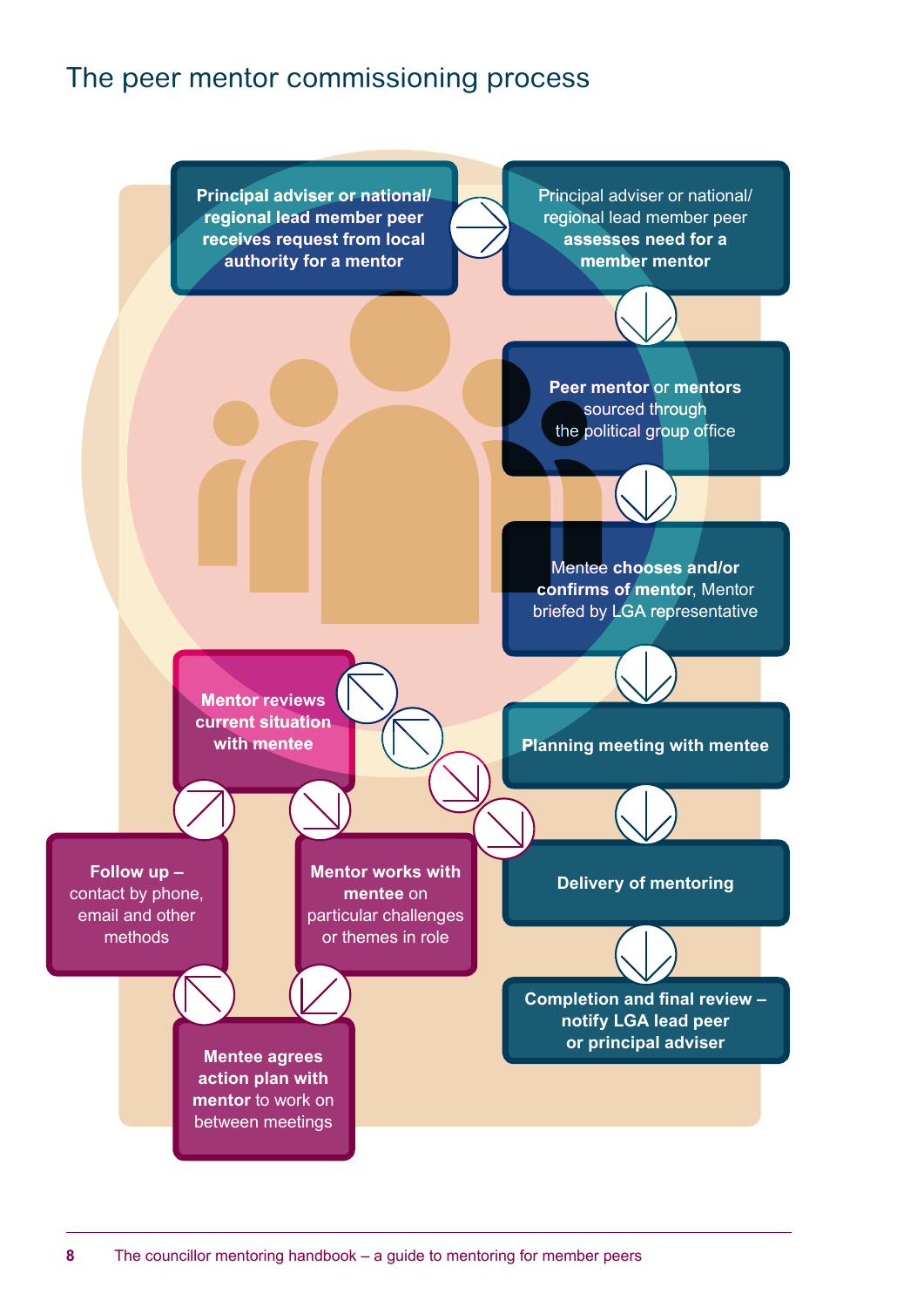# **3** The mentoring relationship

This section covers your mentoring relationship in more depth. It outlines the principles that underpin your work as a peer mentor and summarises your main responsibilities, skills and qualities required. It also outlines the practical arrangements for starting your mentoring activity. This includes information on planning and the paperwork to help you plan the agreed actions and review the progress you make with your mentee(s).

## Mentoring principles

The councillor mentoring model has been developed around a number of key principles. These will help inform the evaluation the programme and underpin your work with the mentee to ensure an effective and productive relationship. Please remind yourself of these principles before you start.

- 1. Mentees must be in control of their own learning; the mentor's prime purpose is to meet the mentee's needs and benefit them within their environment.
- 2. The mentee's needs must be met within the context of achieving the council's corporate objectives, building leadership capacity and increasing their effectiveness within their role
- 3. The relationship requires confidentiality between mentor and mentee and should be based on mutual trust and respect.
- 4. The scope and structure of the mentoring will be mutually agreed between mentor and mentee.
- 5. Mentors should manage the mentee's dependency ensuring that disengagement occurs at an agreed time, in accordance with the mentee's needs, but within the scope and duration of the mentoring as agreed by the council and LGA representative at the start.
- 6. The mentoring relationship should balance both political partisan with objective support to improve the role effectiveness of the individual.
- 7. Mentors should develop a nonsupervisory or performance management relationship with the mentee, it is not the mentor's role to instruct or check up on the mentee's work – rather to guide and support in their work as a councillor.
- 8. Mentors should support behavioural change where necessary to ensure that political standards, probity and ethics are observed.

### Mentor responsibilities

The role of the peer mentor will involve an element of constructive criticism; you should understand the importance of the 'critical friend' ethos particularly where there is a requirement for you to challenge attitudes or behaviour. Providing sufficient opportunities within the relationship for ongoing reflection will also benefit the mentee and the relationship will be helped if mentor and mentee have specified and agreed the mentee's desired outcomes at the outset. The mentoring agreement will help mentor and mentee structure those outcomes at the start.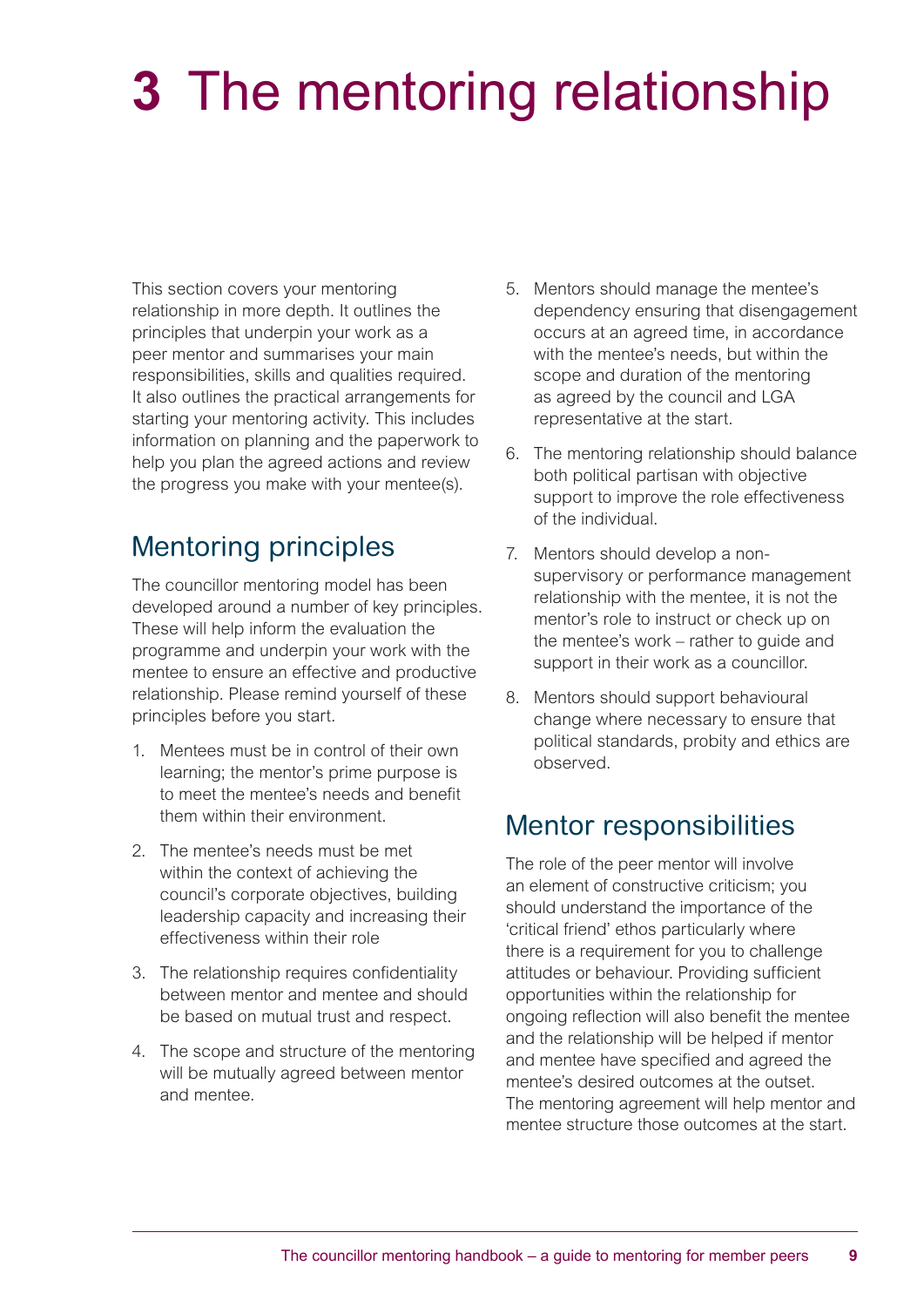## Mentor skills and qualities

These can be summarised as an individual who:

- is committed to making the relationship work at all levels
- listens as much as questions
- challenges as a 'critical friend'
- encourages reflective learning
- is motivated to feed back and pass on know-how
- is capable of identifying and expressing improvement options
- is able to provide advice on specifics
- is a guide and catalyst for mentee networking opportunities
- is a gateway to other people's experiences and sources of knowledge
- is respected and trusted.

If you have received training in mediation skills and techniques, you can also use this experience to navigate hostile, complex and disruptive political relationships to the benefit of the council, party and individuals concerned.

## Planning for mentoring

Careful planning and preparation for your mentoring activities is essential. Gathering as much information about the individual mentee or group to be mentored, their organisation and the environment in which they work beforehand will be of great value. The briefing from the LGA principal adviser, programme manager or regional lead peer will be key to gaining this information and intelligence and will take place soon after you are notified that you have been selected as mentor.

For example, newly elected councillors will have a range of mentoring needs including: getting to know who's who, dealing with officers, constituents and the media, coping with time management, balancing their workload, paperwork and ICT, and keeping proper records. In addition to making the most of the time available to you, it will help you to prepare for the relationship and think about the desired outcomes before you actually start the activity. This preparation will help you to be more effective and might differ depending on the mentoring option you use. The mentoring relationship ground rules are:



(Please see Figure 1. Planning for mentoring: five stages)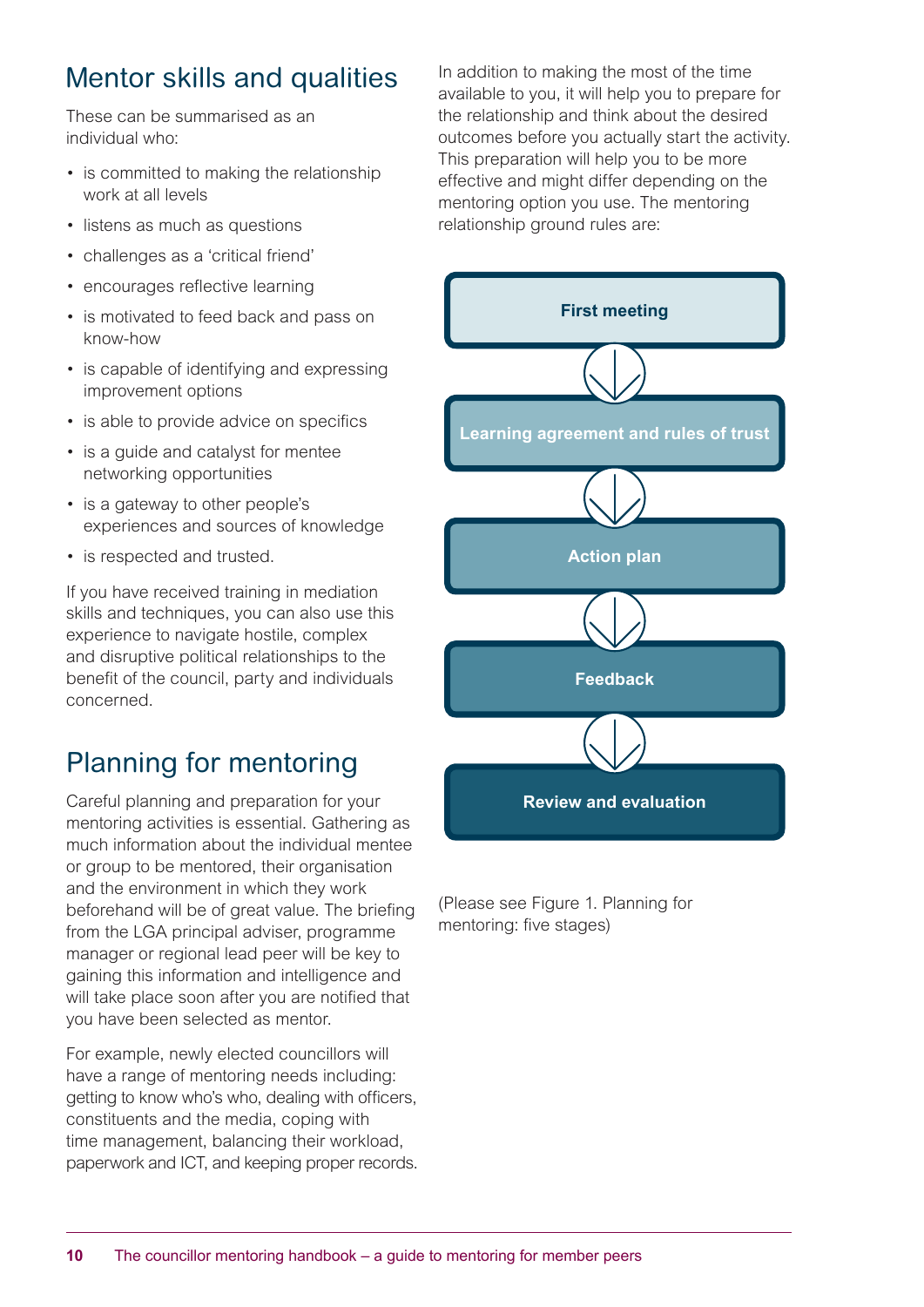#### **1. First meeting**

Your first meeting sets the scene and enables you to begin building rapport with your mentee. It is at this initial meeting that mentor and mentee should also identify the skills set areas that the mentee wishes to develop in order to improve their performance as a councillor. This should be considered using the Political Skills Set.

#### **2. Mentoring agreement**

The mentoring agreement is a document that mentor and mentee should use to at the start and during their mentoring relationship to ensure they identify and address what they need to. It should be established with an individual mentee or group and will provide a valuable framework and plan in which development and achievement can be jointly monitored during the stages of the mentoring activity. It establishes the benchmark against which the success of the mentoring relationship is measured.

The mentoring agreement will also help establish the rules of trust that should be inherent to your mentoring relationship and ensure that mutual respect is engendered and confidentiality maintained.

- 1. The mentor and individuals/groups will establish a relationship based on trust and honesty.
- 2. Any information obtained as a consequence of the mentoring relationship will be deemed to be confidential unless the parties involved give clear permission for information to be used outside the relationship.
- 3. It is the responsibility of the person/ persons being mentored to keep the mentor informed of changes of circumstance.

The Appendix to this document is a copy of this form. Blank, editable versions can be downloaded from the 'Information for peers' page on the LGA website. If you are unable to access this please ask your main political group office.

#### **3. Action plan – mentoring activities**

When you have covered all the ground rules and your mentoring agreement is in place you will be ready to proceed with the development of the action plan. It is the mentee's responsibility to ensure that the plan stays on track and to take the necessary steps along the way to ensure that the agreed actions stay clearly in view. The route you take will be dependent on which mentoring activities you are involved in although there are common factors applicable to each action, for example, keeping to regular appointments and agreeing when the mentor support will be completed.

In summary, the action plan should:

- record when and where mentor and mentee/s will meet to set out the learning that all parties feel needed to support the development of individuals or groups and how that may be enabled
- plan and record the exit strategy at an appropriate time as agreed by all parties
- identify a set aside time for the mentor to seek mentee feedback on the process and reflect on the performance of both parties.

#### **4. Feedback**

Providing feedback to the individual or group you work with, both positively and constructively, is vital to the success of the mentoring activity. This ensures that you as mentor remain fully aware of how the mentee is finding the process, and if necessary alter your practice to meet their needs. Mentors should also work with mentees to do some self-assessment of progress, as well as reflect themselves on their own performance. An LGA principal adviser or programme manager may also seek mentee feedback on how things are going.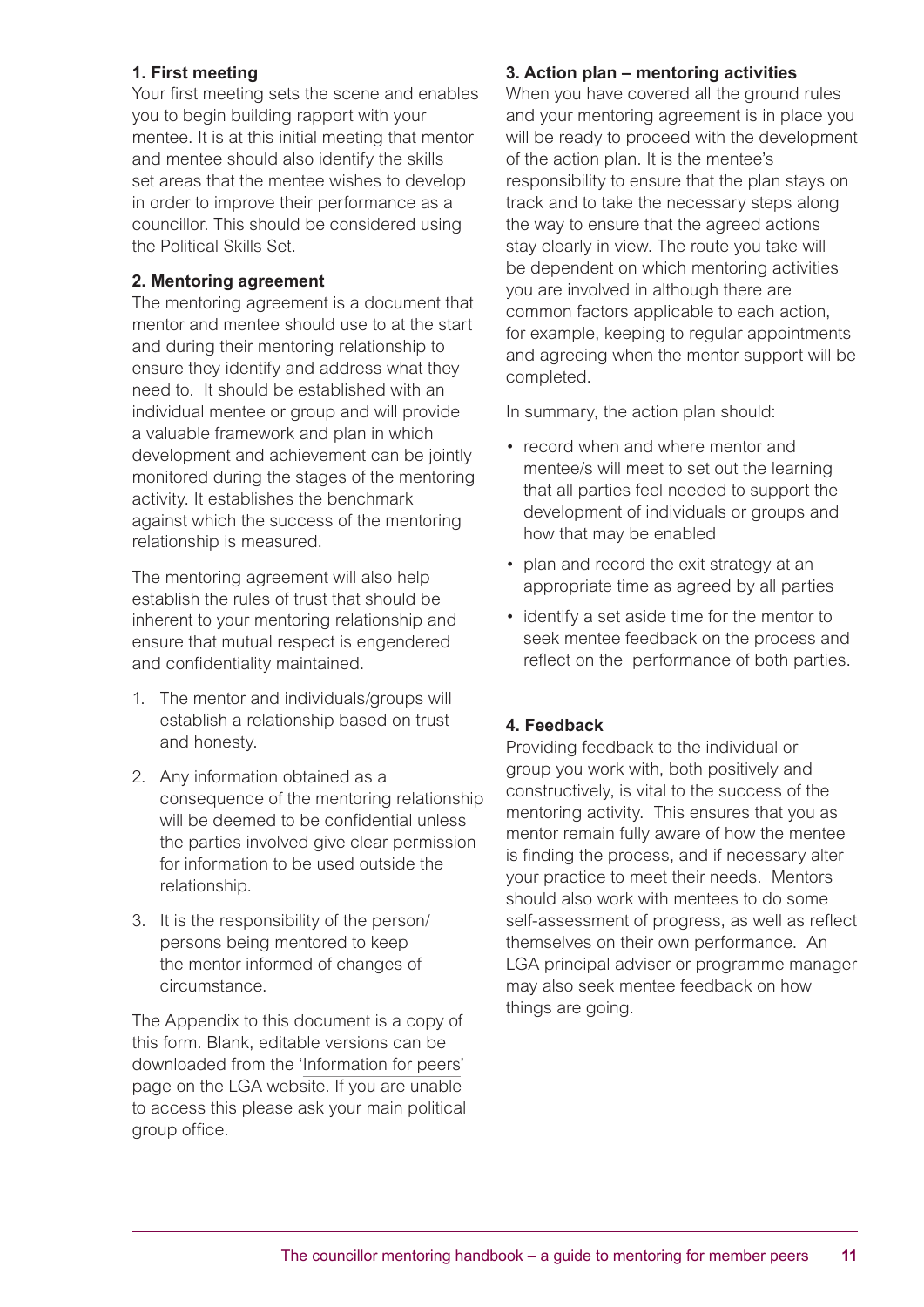## Figure 1: Planning for mentoring: five stages

### First meeting Ask questions Listen Assess skills and knowledge Use Political Skills Framework Agree specific actions Agree timescale and standards Challenge to avoid misunderstanding Check understanding

#### Review and evaluation

What is different? How does it feel? Changes in actions, behaviour, attitudes. Building on learning Continuity of cycle Feedback to mentor

#### Learning agreement

Agree framework and parameters Establish rules of trust Create suitable learning environment Allow for mistakes





#### Feedback

Praise and encourage Include self-assessment Aim for a balanced, positive and constructive interaction Use models fit for the purpose Share learning



#### Action plan

Agree mentoring activities Confirm desired outcomes Keep agreed actions in view Follow the timetable Agree exit strategy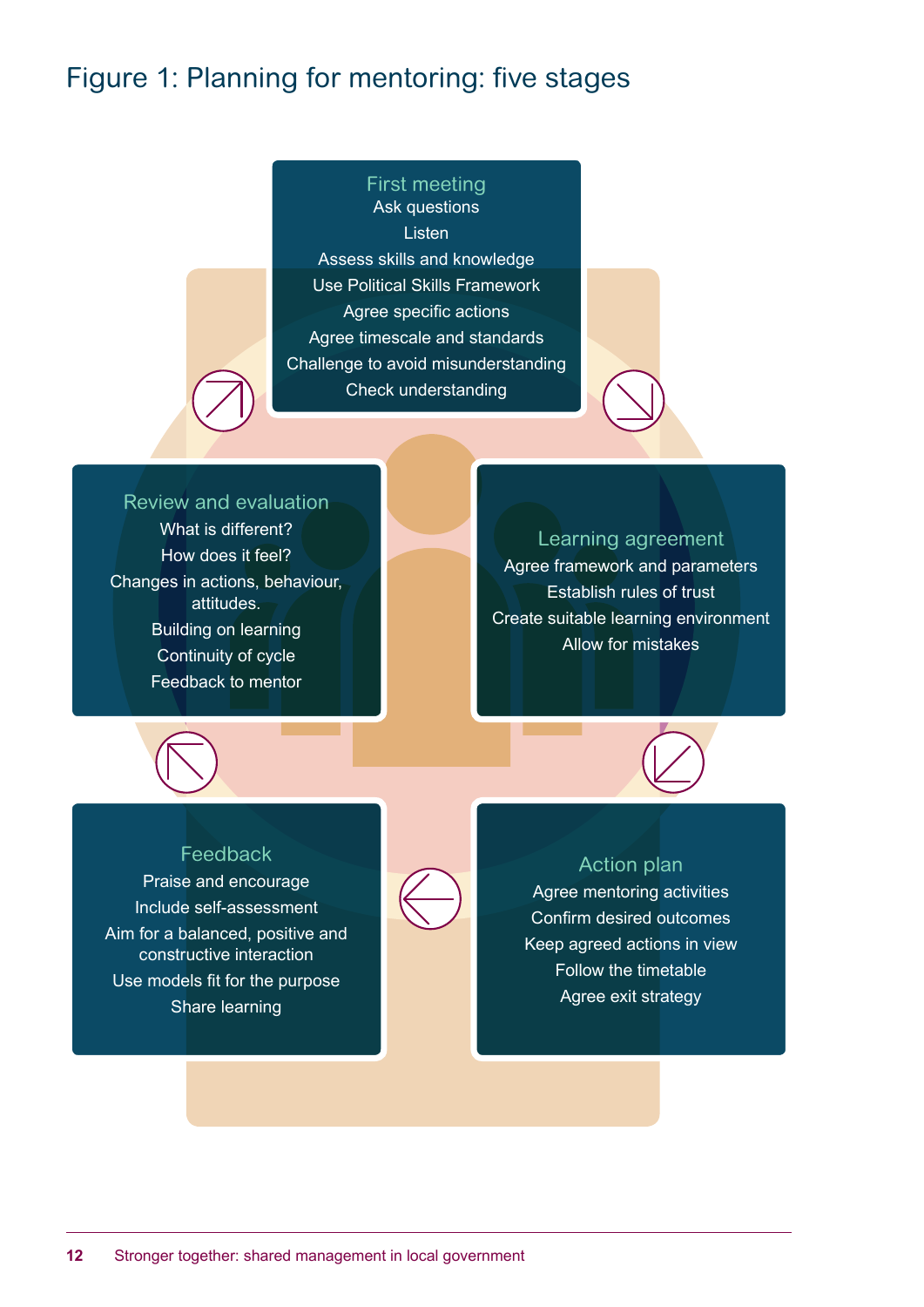## **4.** Practical support resources

The resources referred to in this section give you a set of practical learning tools with which to plan, problem-solve, assess skills and analyse individual behaviour. This resource does not preclude you from using other techniques that you have found helpful in your mentoring experience to date.

### Experience in practice

The role of mentor is specialised; you not only need to understand the roles and responsibilities of councillors, and guide them in their personal development, but also understand:

- the analytical tools that are available to help assess individual learning styles and preferences and how to use them
- which behaviours will help or hinder learning to take place.

Some councillors you mentor might have experienced using some of these analytical tools and techniques and/or questionnaires before. If so, they should be encouraged to share the outcomes with you. If the questionnaires are new to the councillor/s, you might suggest that one is completed as part of the 'getting to know you' process, in preparation for your second meeting.

The Kolb Learning Cycle, for example, is an accepted and well-regarded model that helps remind us of the importance of learning from experience. The concept of 'action learning', developed by Kolb, forms the basis of many of the techniques featured here.

The Learning Styles Questionnaire (created by Peter Honey and Alan Mumford) has proved to be one of the most popular questionnaires of its type in use today. Many councillors will have had access to this questionnaire in their councils. It divides the way that individuals learn into four learning styles:

- 1. **Activist** someone who thrives from challenges and involving themselves in new experiences.
- 2. **Reflector** someone who tends to be cautious, standing back and observing experiences from different perspectives and 'chews things over'.
- 3. **Theorist** someone who adapts observations into sound theories.
- 4. **Pragmatist** someone who searches for new and techniques to see if they will work in practice.

The Political Skills Workbook can help mentees to identify their development priorities in relation to the Political Skills Framework<sup>1</sup>.

Once you have completed the Learning Agreement with your mentee and you start work on improving the competencies as agreed, you can use the models and questionnaires to help.

http://www.local.gov.uk/c/document\_library/ get\_file?uuid=1b5968fa-ae90-49ca-a416ed94a126721a&groupId=10180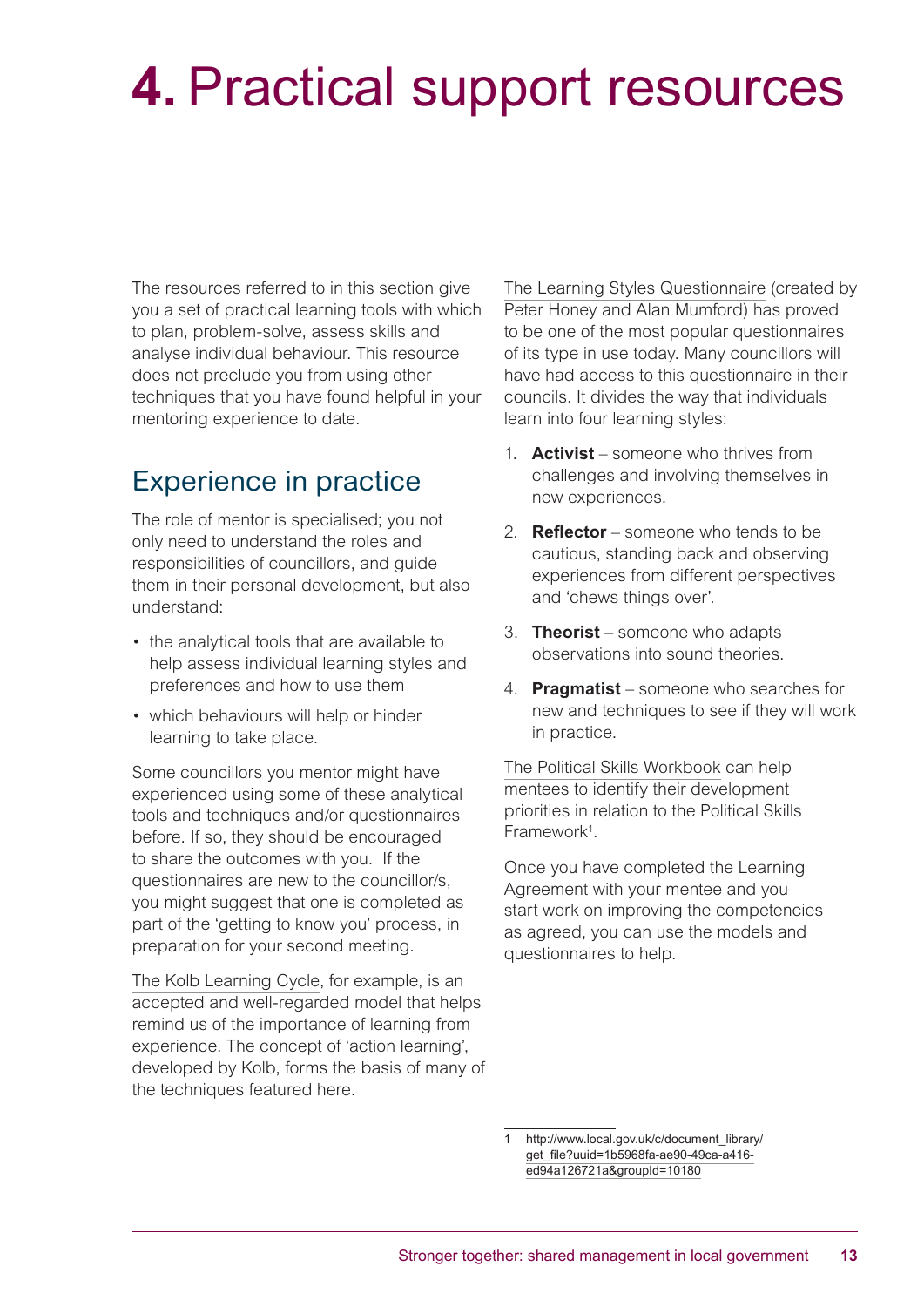## Models and questionnaires

The models and questionnaires are best used in conjunction with the Political Skills Framework to help you decide which technique is most appropriate in a given mentoring situation. They each address a wide range of requirements in the mentoring relationship – the need for structured questioning and listening, behavioural analysis and 'reality checks', skills assessment, planning and problem solving.

You can use these tools and questionnaires in your mentoring work and relationships with mentee(s) or they can be used by the mentee on an individual basis to help identify opportunities for personal improvement. The web pages are listed in more detail in the bibliography.

The Kolb Learning Cycle shows that it is necessary to follow through on the learning and development process, building in planning and reflection in order to promote positive outcomes and reduce mistakes. The period of reflection during the 'think about it' stage in the mentoring relationship is important to ensure that agreed actions and progress are discussed and that failure to meet agreed learning objectives is avoided.

The Competence Model can be used to reassure mentees that we learn in incremental stages before we are capable of doing things automatically. Explaining the process by which we move from one level of competence to another can help demonstrate that how we learn is as valuable as what we learn.

The Johari Window is a similarly useful tool, which is best used in one-to-one sessions as a means of exploring areas of an individual's behaviour that affect their professional effectiveness. It is designed to give individuals a picture of themselves in relation to others, so that they can achieve their objectives more readily. It can help explain why, for example, a councillor is not attaining the outcomes that he/she expects – clarifying in simple terms, the difference between conscious and unconscious behaviour and its impact on working relationships. In addition to working together to identify conscious and unconscious behaviours that affect performance, it can be helpful for mentees to reflect on how they are seen and then compare this with an observer's perspective.

The managing time questionnaire is designed to highlight areas where time management is an issue. Councillors inevitably lead very busy lives and time management techniques can help them to make the most of the time available and become more efficient. This may be completed by the mentee in preparation for a meeting with you and can help you identify the most appropriate approach for enhancing the mentee's skills with respect to time management in particular and more broadly.

#### Radiant thinking or mind mapping, scenario planning or visioning.

Cost Benefit Analysis planning and problem solving techniques can be variously used to stimulate ideas, remove blockages in thought processes, find new ways of expressing ideas through plan for action and to evaluate advantages and disadvantages of a course of action in relation to expenditure, people and time.

The Political Skills Councillor Toolkit, based on the Political Skills Framework, will allow mentees to review their current skill levels and how often they need to use them. This will help them to identify their development priorities.

[21st Century Councillor](https://21stcenturypublicservant.files.wordpress.com/2016/07/21st-century-councillor.pdf ) – a guide to the role of councillors in the 21st century and the skills and competencies they need.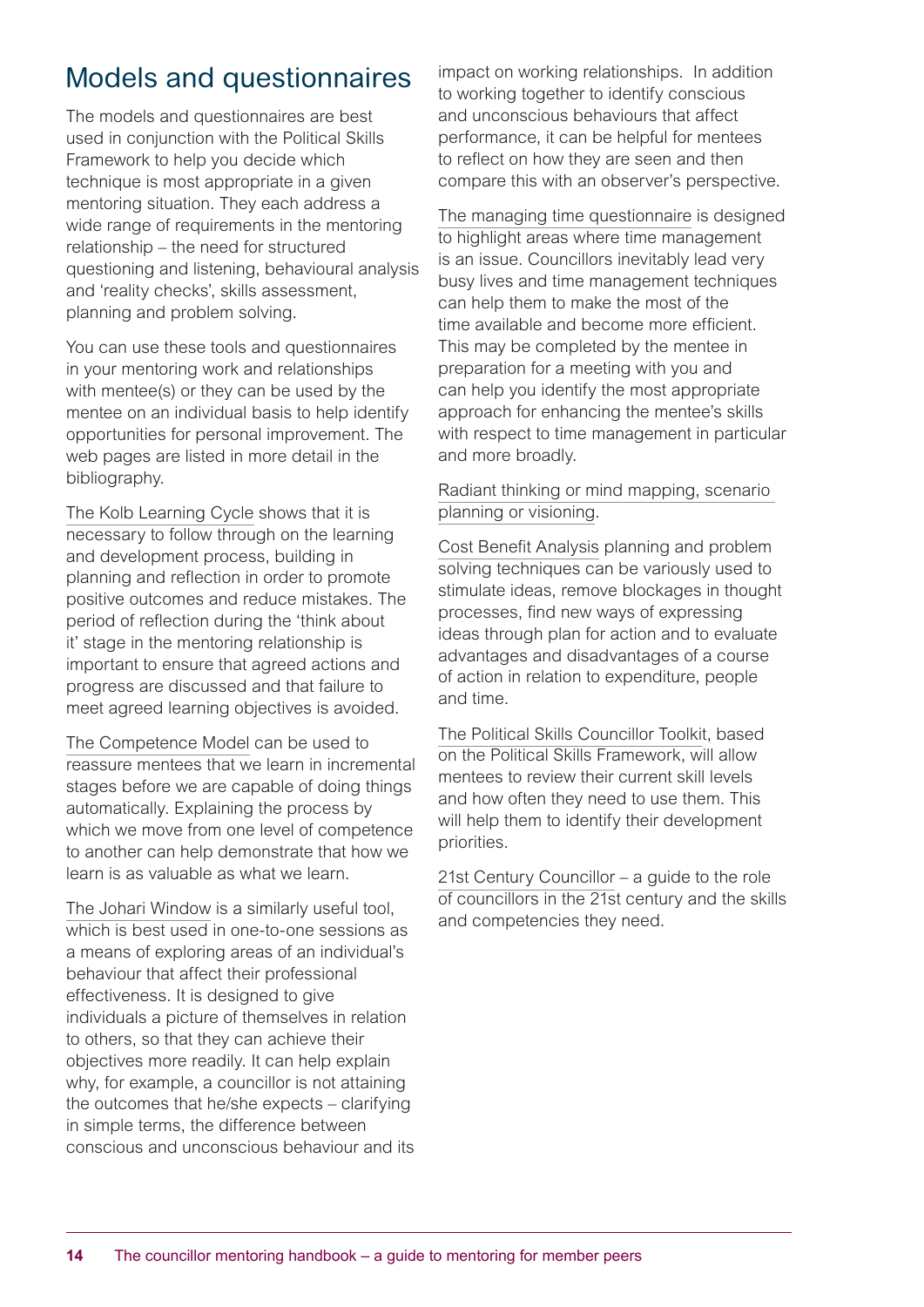## **5.** Further reading

This section provides you with a list of reading materials and points of further reference that may support your work as a peer member mentor. We are not endorsing or recommending any of the publications or sites, but list them as potential sources of helpful information and approaches.

Arnott ,J, and Sparrow, J, The coaching study, 2004, Birmingham, University Of Central England, 2004

Buzan, Tony, The mind map book, London: BBC Books, 1993,

Buzan, Tony, Use your head, London: BBC Books, 1974; revised edition 1989.

Buzan, Tony, with Barry Buzan, The mind map, London: BBC Books, 1993.

Casey D, Roberts P, and Salaman G, Facilitating learning in small groups, Leadership and Organisational Development (1992)

Clutterbuck, David, Counselling adults – making the most of mentoring, London: Channel 4 Television, 1995.

Cluttebuck, David, Everyone needs a mentor, 4th Edition, CIPD Books, 2004. ISBN 0-85292- 749-5

Clutterbuck, D, Learning alliances: Tapping into talent, CIPD books, reprint 2002

Coates, Jonathan, Managing upwards, Aldershot: Gower, 1994.

Covey, Steven R, The seven habits of highly effective people, London: Simon & Schuster, 1992.

Garvey B, (2004) The mentoring/counselling/ coaching debate. Development and learning in organisations. Vol 18, No. 2 . pp6-8

Hagemann, Gisela, The motivation manual, Aldershot: Gower, 1992.

Handy, Charles, The empty raincoat, London: Century, 1994.

Hay, Juliet, Transformational mentoring: Creating development alliances, Julie Hay, 1995.

Hay, J, Action mentoring, London, Sherwood Publishing, 1997

Holloway, Ann and Cathy White, Mentoring: The definitive workbook, Swansea: Swansea College, 1995.

Honey, Peter and Alan Mumford, The manual of learning styles, 3rd Edition, London: Honey, 1992.

Jeffers, Susan, Feel the fear and do it anyway, London: Century,1996.

MacLennan, Nigel, Coaching and mentoring, Aldershot: Gower, 1995.

Megginson, Dave and David Clutterbuck, Mentoring in action, London: Kogan Page, 1995.

North, Vanda with Tony Buzan, Radiant reading, Bournemouth: Buzan Centre Books, 1993.

North, Vanda, with Tony Buzan, Radiant remembering, Bournemouth: Buzan Centre Books, 1993.

Rogers, Carl, Carl Rogers on personal power, London: Constable, 1978.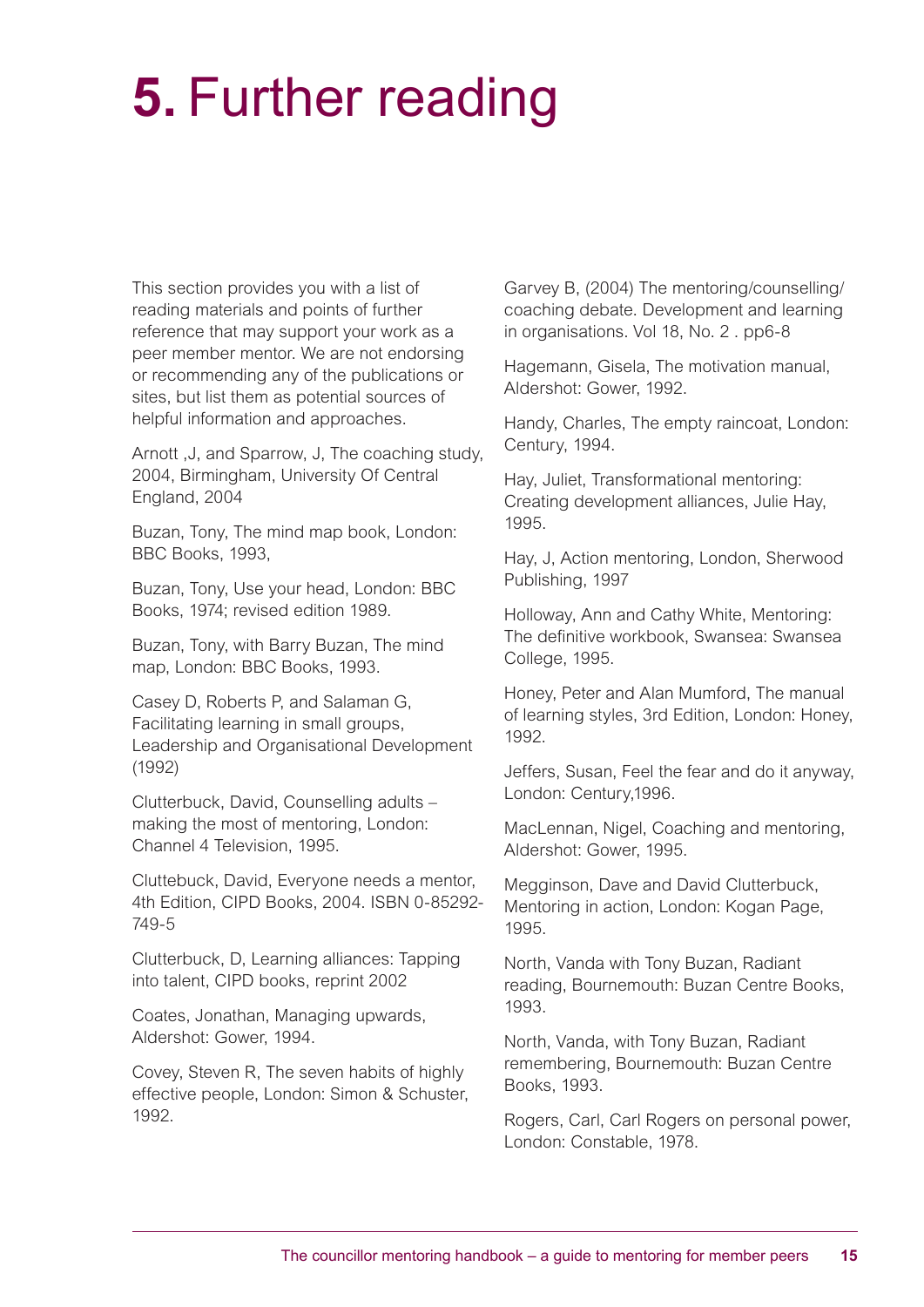Rogers, Carl, Client-centred therapy, London: Century, 1965.

Rogers, Carl, On becoming a person, London: Constable, 1961.

Sloman, M, Training in the age of the learner, London: CIPD, 2003

Stewart, Valerie and Andrew, Managing the poor performer, Altdershot: Gower, 1982.

Warner, J and Suff, P, E-learning. Managing best practice. London: Work Foundation, 2004

Woodcock, Mike, Team development manual, 2nd Ediditon, Aldershot: Gower, 1989.

#### **Mentoring websites**

Chartered Management Institute Website offers a number of facilities including a regularly updated reading list.

Coaching and Mentoring Network A resource centre also covering mentoring.

Chartered Institute of Personnel and Development Has a dedicated learning and development

section of the site containing up to date information on coaching and mentoring, e-learning and action learning.

Free Management Library Further resources and thoughts about mentoring in a management context

#### **Web link bibliography**

Kolb Learning Cycle www2.le.ac.uk/departments/gradschool/ training/eresources/teaching/theories/kolb University of Leicester, UK, web, accessed 25/8/16

#### Honey and Mumford Learning Styles

www2.le.ac.uk/departments/gradschool/ training/eresources/teaching/theories/honeymumford University of Leicester, UK, web, accessed 25/8/16

21st Century Councillor work [https://21stcenturypublicservant.files.](https://21stcenturypublicservant.files.wordpress.com/2016/07/21st-century-councillor.pdf accessed 6/12/16) [wordpress.com/2016/07/21st-century](https://21stcenturypublicservant.files.wordpress.com/2016/07/21st-century-councillor.pdf accessed 6/12/16)[councillor.pdf accessed 6/12/16](https://21stcenturypublicservant.files.wordpress.com/2016/07/21st-century-councillor.pdf accessed 6/12/16)

#### Political Skills Framework Workbook

www.local.gov.uk/c/document\_library/ get\_file?uuid=1b5968fa-ae90-49ca-a416ed94a126721a&groupId=10180 Local Government Association, UK, PDF download, accessed 25/8/16

#### The Competence Model

https://www.mindtools.com/pages/article/ newISS\_96.htm Mindtools Ltd, UK web, accessed 25/8/16

#### Johari Window

www.open.edu/openlearn/education/learningchange/content-section-3.2.4 Open University, UK, web, accessed 25/8/16

#### Managing time questionnaire

https://www.mindtools.com/pages/article/ newHTE\_88.htm Mindtools Ltd, UK, web, accessed 25/8/16

Mind Mapping and Radiant Thinking

www.tonybuzan.com/about/mind-mapping/ Tony Buzan, web, accessed 25/8/16

#### Scenario Planning and visioning

https://www.odi.org/publications/5213 scenario-planning-learning-visioning Overseas Development Unit, UK, web, accessed 25/8/16

#### Cost Benefit Analysis

https://www.mindtools.com/pages/article/ newTED\_08.htm Mindtools Ltd, UK, web, accessed 25/8/16

#### Chartered Management Institute

www.managers.org.uk accessed 25/11/16

#### Coaching and Mentoring Network

http://new.coachingnetwork.org.uk accessed 25/11/16

#### Chartered Institute of Personnel and Development https://www.cipd.co.uk

accessed 25/11/16

#### Free Management Library

http://managementhelp.org/leadingpeople/ mentoring.htm accessed 25/11/16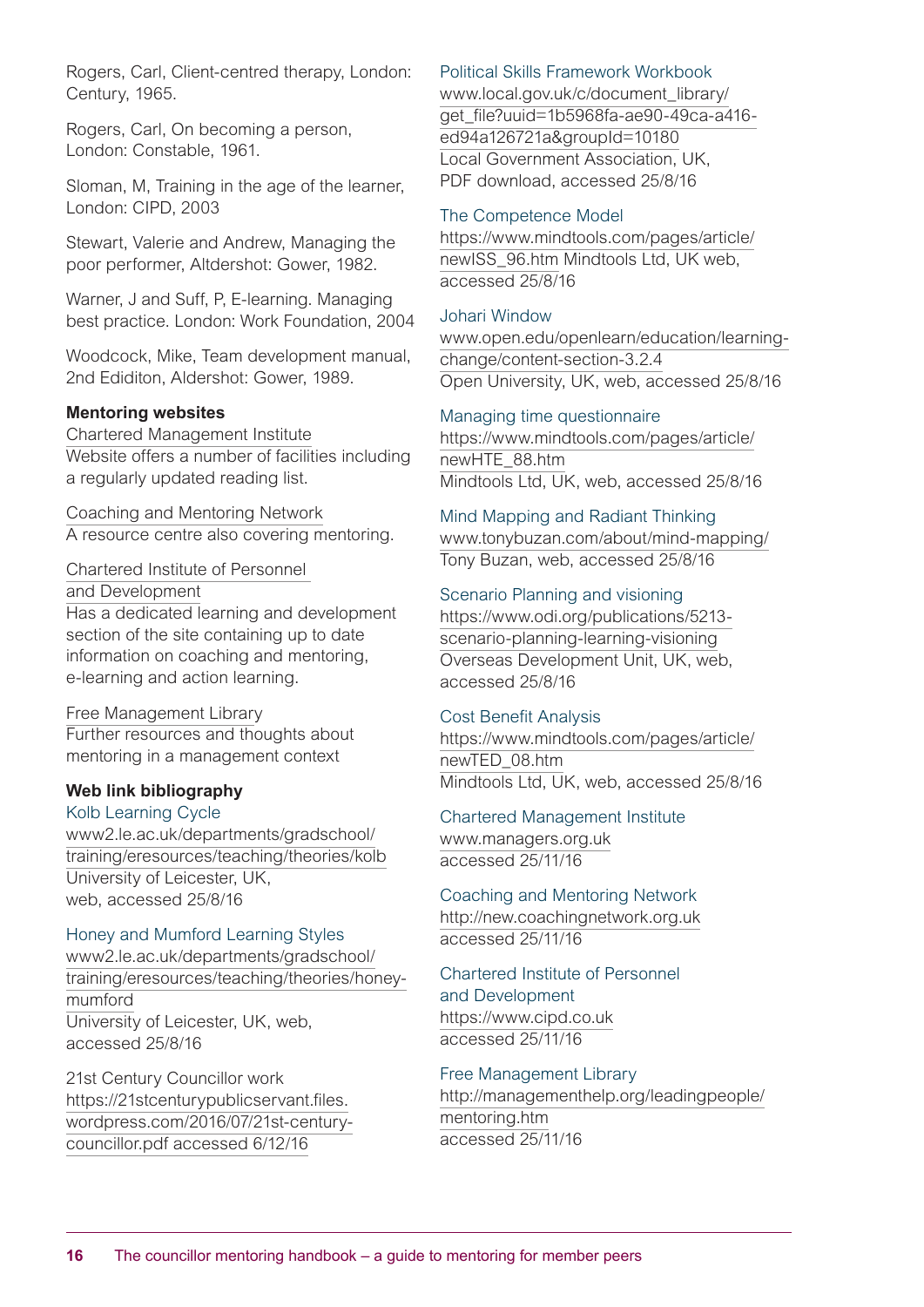## **Appendix 1**

## The mentoring agreement and progress review

Forms:

- mentoring agreement
- progress review
- final review

#### **The mentoring agreement**

This is the foundation for successful mentoring activities. It should be completed during the individual meetings and used to help create a positive relationship between the mentor and mentee(s).

#### **The progress review form**

This form is designed give a structure for the mentor to guide the mentee/s to:

- focus on the actions that have been taken place in the intervening period between meetings, by asking them to describe what went well and what had been difficult
- identify the key areas of learning
- identify with their feelings about the actions
- look at what actions they were unable to take and why
- concentrate on what they would do differently following the actions that they took
- draw up their next action plan.

#### **The final review form**

This is designed to help the mentor to guide the mentee/s to:

- reflect on the overall effects of the mentoring support in terms of supporting personal learning and development as well as general progress and key areas of learning
- consider what they would do differently as a consequence of the mentoring.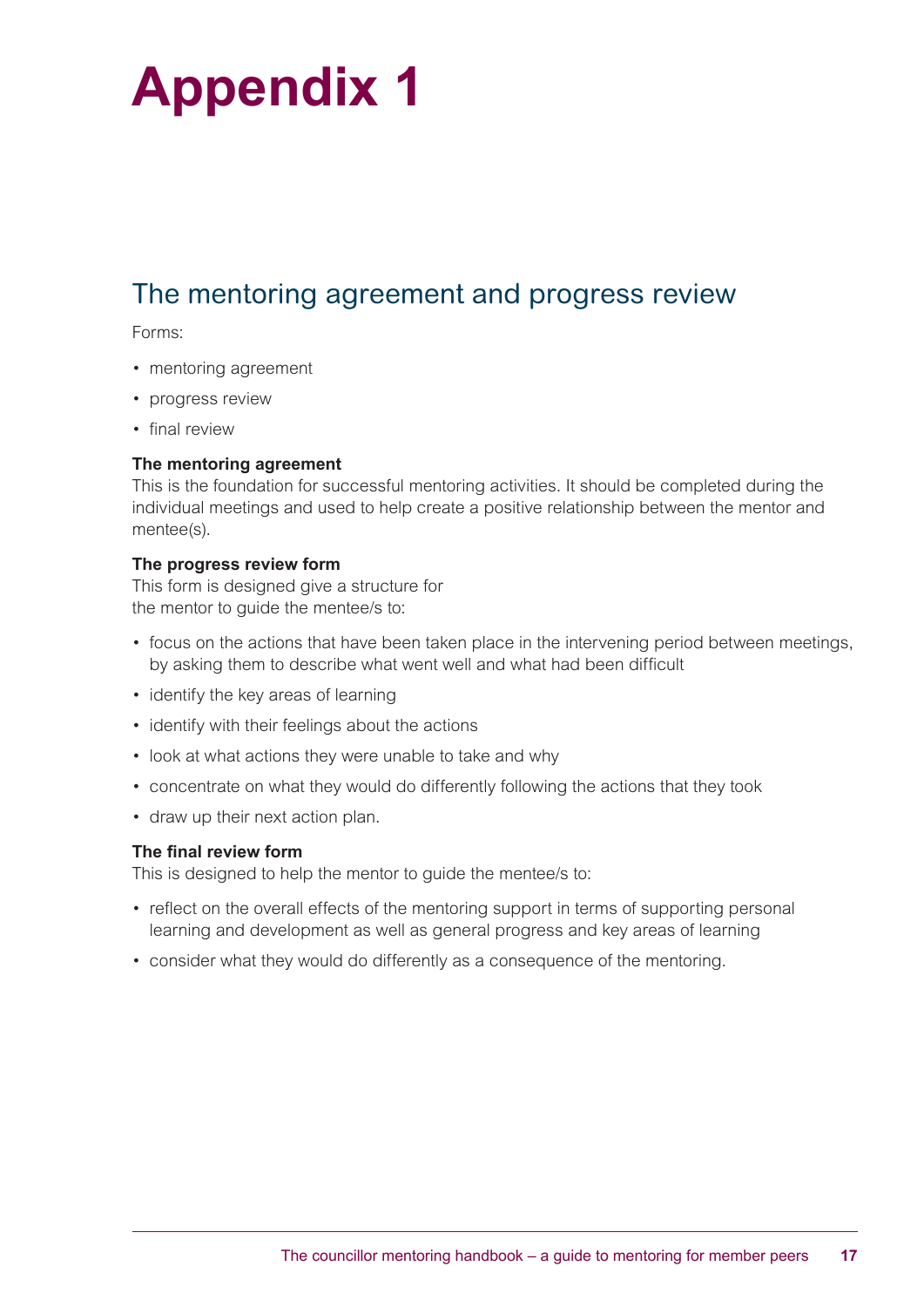## 1. The mentoring agreement

The mentoring agreement is the foundation for successful mentoring activities. It should be completed during the individual meetings and used to help create a positive relationship between the mentor and mentee(s):

- identifying individual/group leaning needs, aims and objectives
- setting out expectations and responsibilities
- agreement on what actions will support the mentoring
- identifying any practical resources required
- final review and reflection of learning objectives

Satisfactory matching of mentor to mentee is crucial. If either participant is concerned that after the first meeting the match is not appropriate, they should contact either their political group office or regional principal adviser or the authority's liaison person (in the case of the mentee) so that an alternative mentor can be found.

#### **Completing the mentoring agreement**

The mentoring activity will have been agreed within the context of the authority's circumstances and the wider member development. It is important when agreeing actions that both mentor and mentee understand what these are. If these have not already been communicated, the project manager and/or authority liaison person should be asked to supply details.

The progress review section should be used at relevant points during the mentoring relationship to support reflection and agree changes where necessary.

The final review section is to be completed by the mentor at the final meeting with the mentee.

**In agreement with the mentee(s), the completed learning agreement and final review will be used to support the evaluation of the mentoring activity and discussed with the client authority.**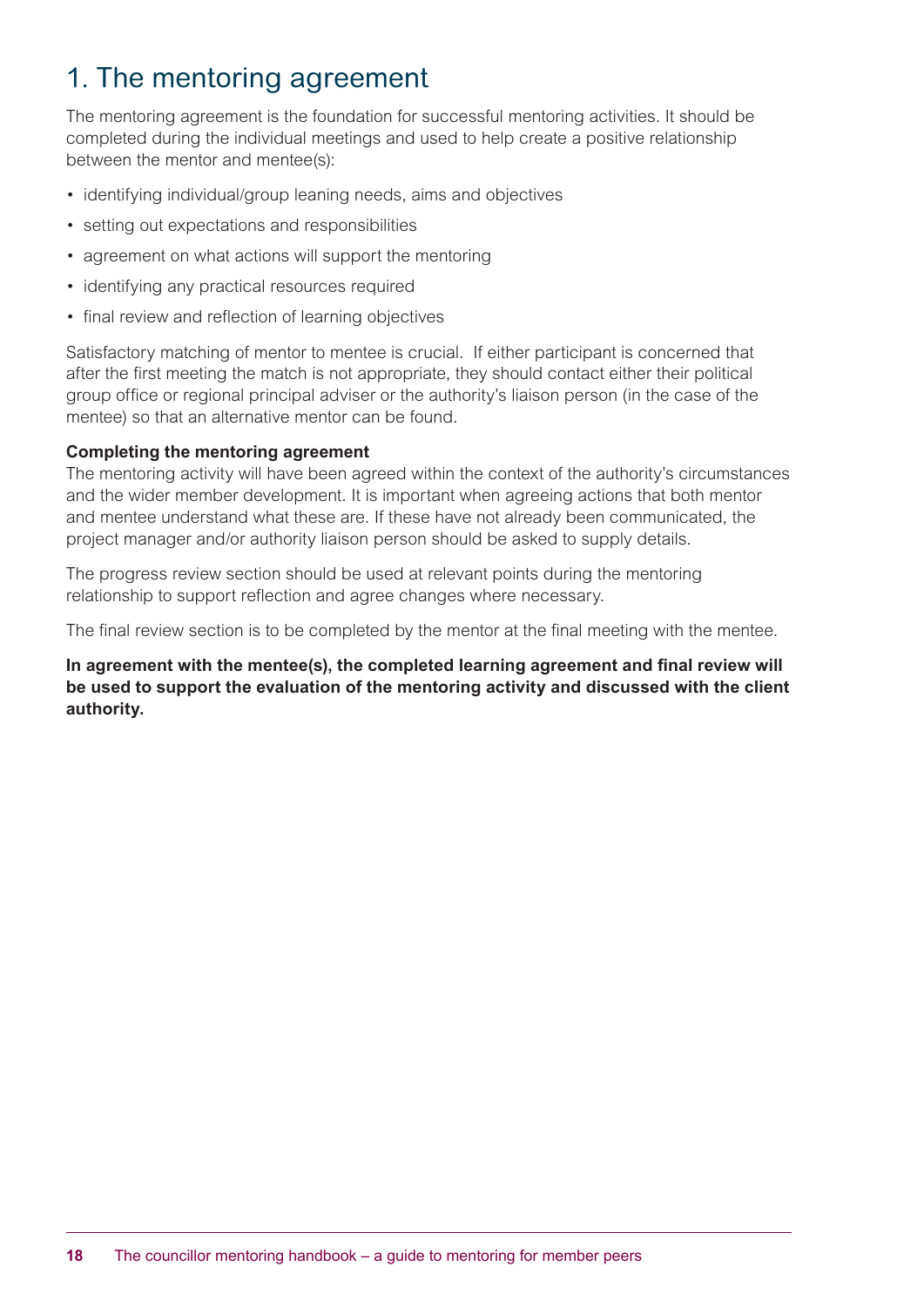| Name of Mentor: |  |
|-----------------|--|
|                 |  |

Name of Mentee(s):

(if a group, please give group name)

Name of authority where mentoring being delivered: \_\_\_\_\_\_\_\_\_\_\_\_\_\_\_\_\_\_\_\_\_\_\_\_\_\_\_\_\_

Type of mentoring being delivered:

| 1. Starting out                                  |
|--------------------------------------------------|
|                                                  |
| Context - relevant council objective/s:          |
|                                                  |
|                                                  |
|                                                  |
|                                                  |
|                                                  |
| Your current role/s:                             |
|                                                  |
|                                                  |
|                                                  |
|                                                  |
| Your motivation for being involved in mentoring: |
|                                                  |
|                                                  |
|                                                  |
|                                                  |
|                                                  |
|                                                  |
|                                                  |

#### **2. Where you are now**

Your assessment of those aspects of your role you want to strengthen or develop: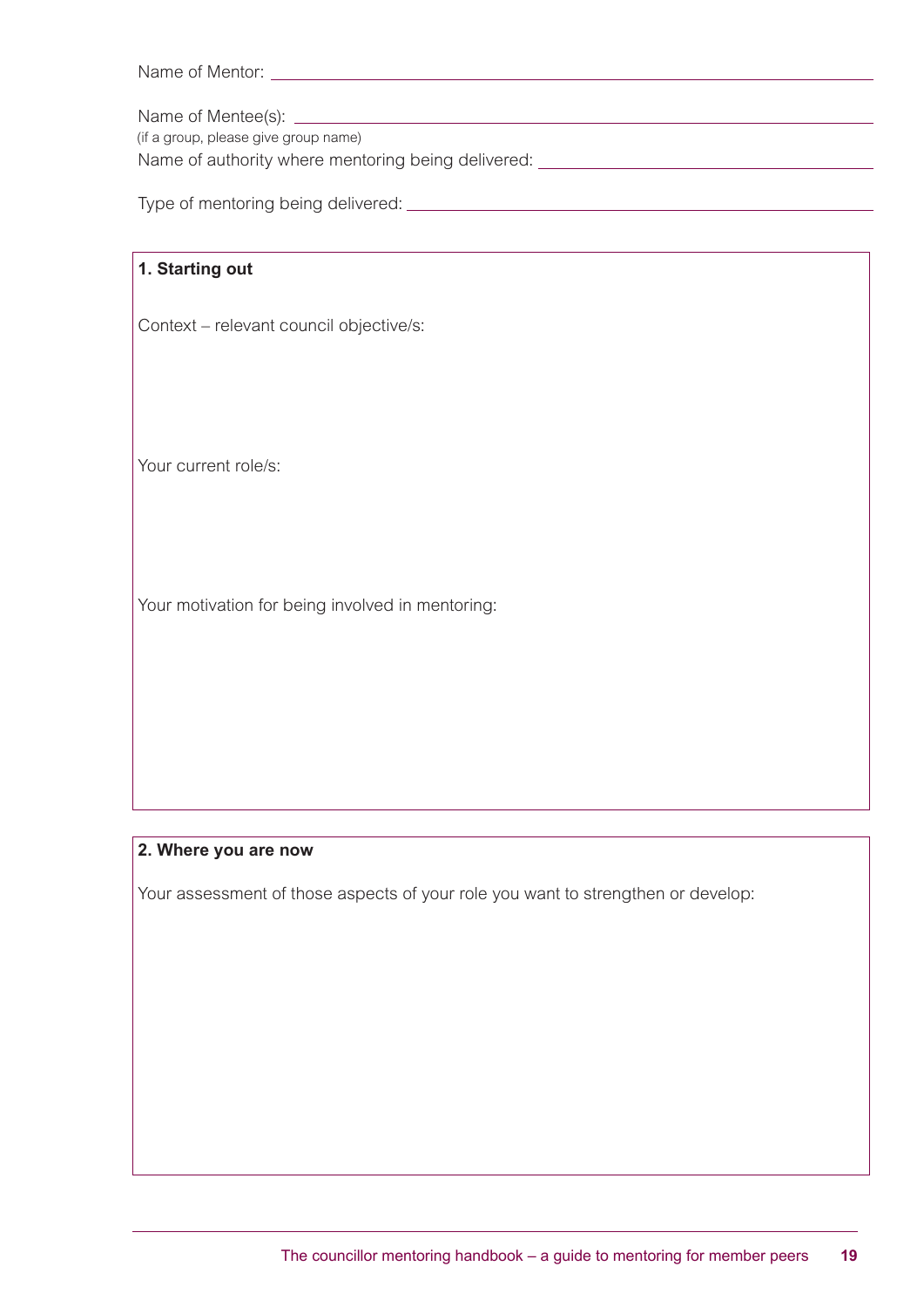### **3. Where you would like to be**

Your learning objectives, ie what you want to have achieved by the end of the mentoring

| 4. The action plan<br>What form will the mentoring take<br>(general elements/structure)                                          |  |
|----------------------------------------------------------------------------------------------------------------------------------|--|
| What needs to happen                                                                                                             |  |
| Who will do what                                                                                                                 |  |
| When will the actions happen<br>(outline timetable)                                                                              |  |
| What resources are needed                                                                                                        |  |
| How will we know the objective has<br>been achieved (evidence of change/<br>outcomes). What will success look<br>like/feel like. |  |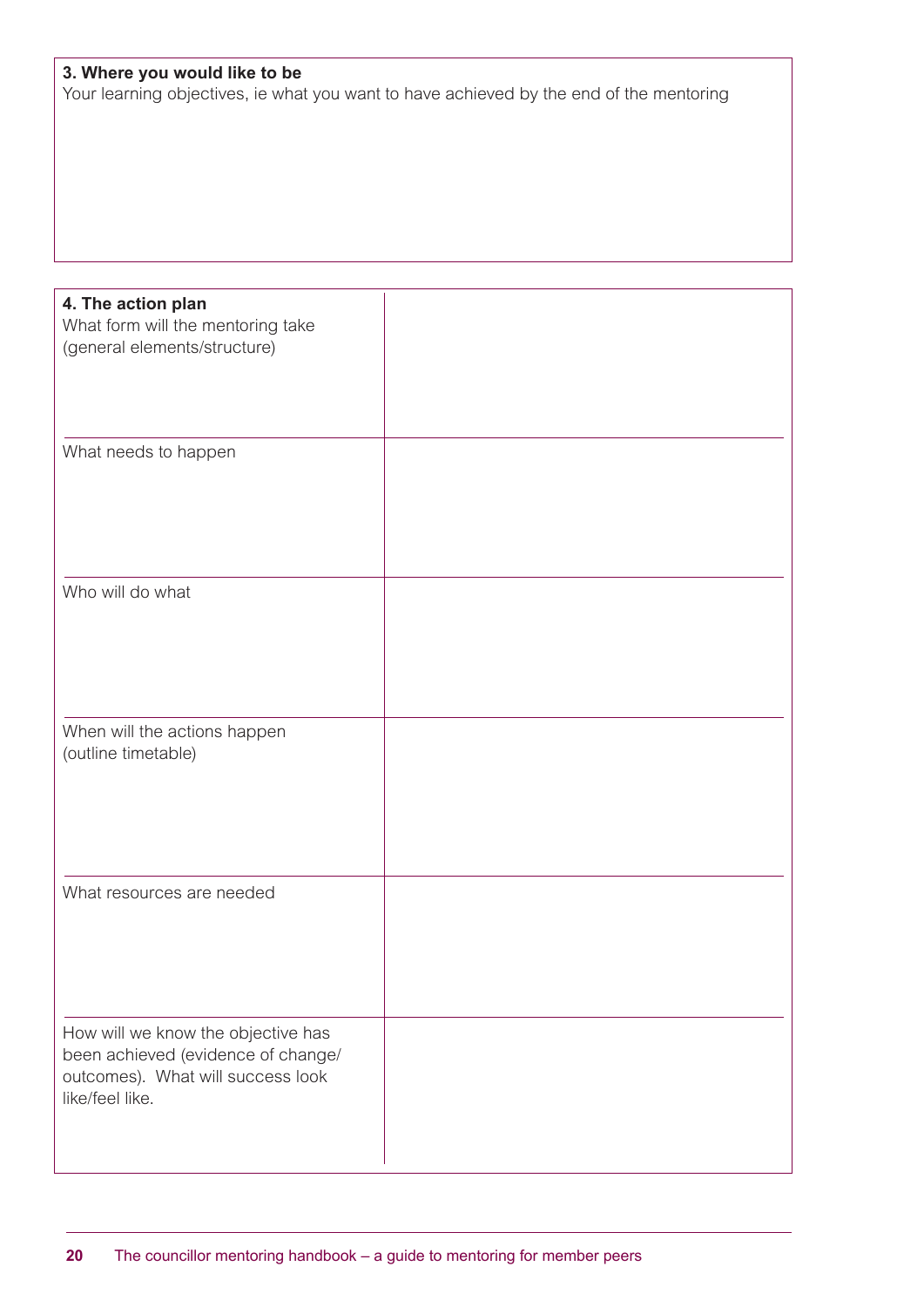|                     | 5. What we can expect of each other |  |
|---------------------|-------------------------------------|--|
| Our rules of trust: |                                     |  |

**Timescales (when does this need to happen?)** How we will contact each other and how often:

**Anything else we need to spell out:**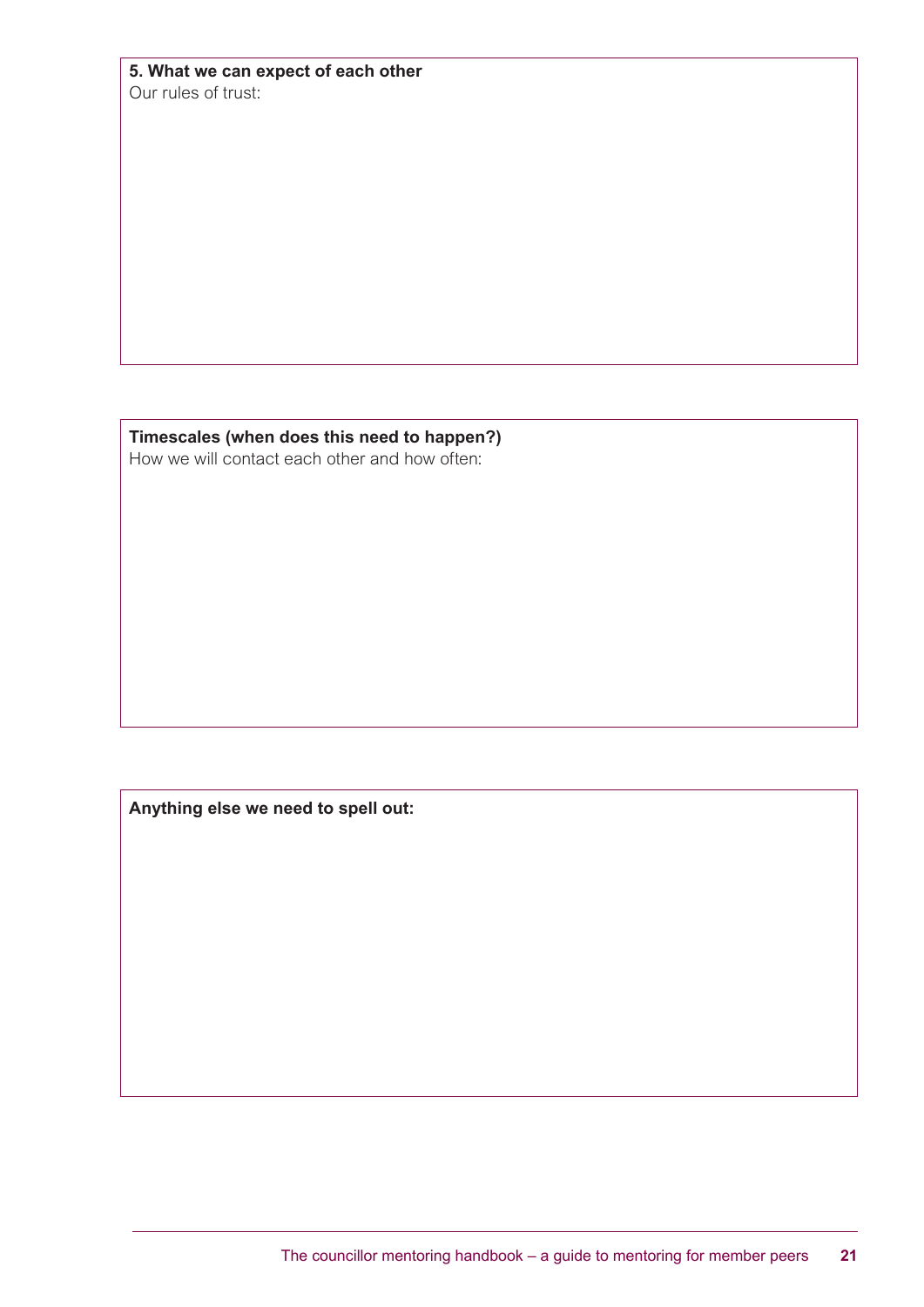## 2. The progress review

This form is designed to give a structure for the mentor to guide the mentee/s to:

- focus on the actions that have been taken place in the period between meetings, by asking the mentee to describe what went well and what had been difficult
- identify the key areas of learning
- explore the mentee's feelings about what had happened
- consider what they would do differently as a consequence
- adjust the action plan if necessary and plan the next phase.

**1. Actions achieved – what went well and why?**

#### **2. Action not achieved – what has been difficult and why?**

**3. How do you feel about what has happened?**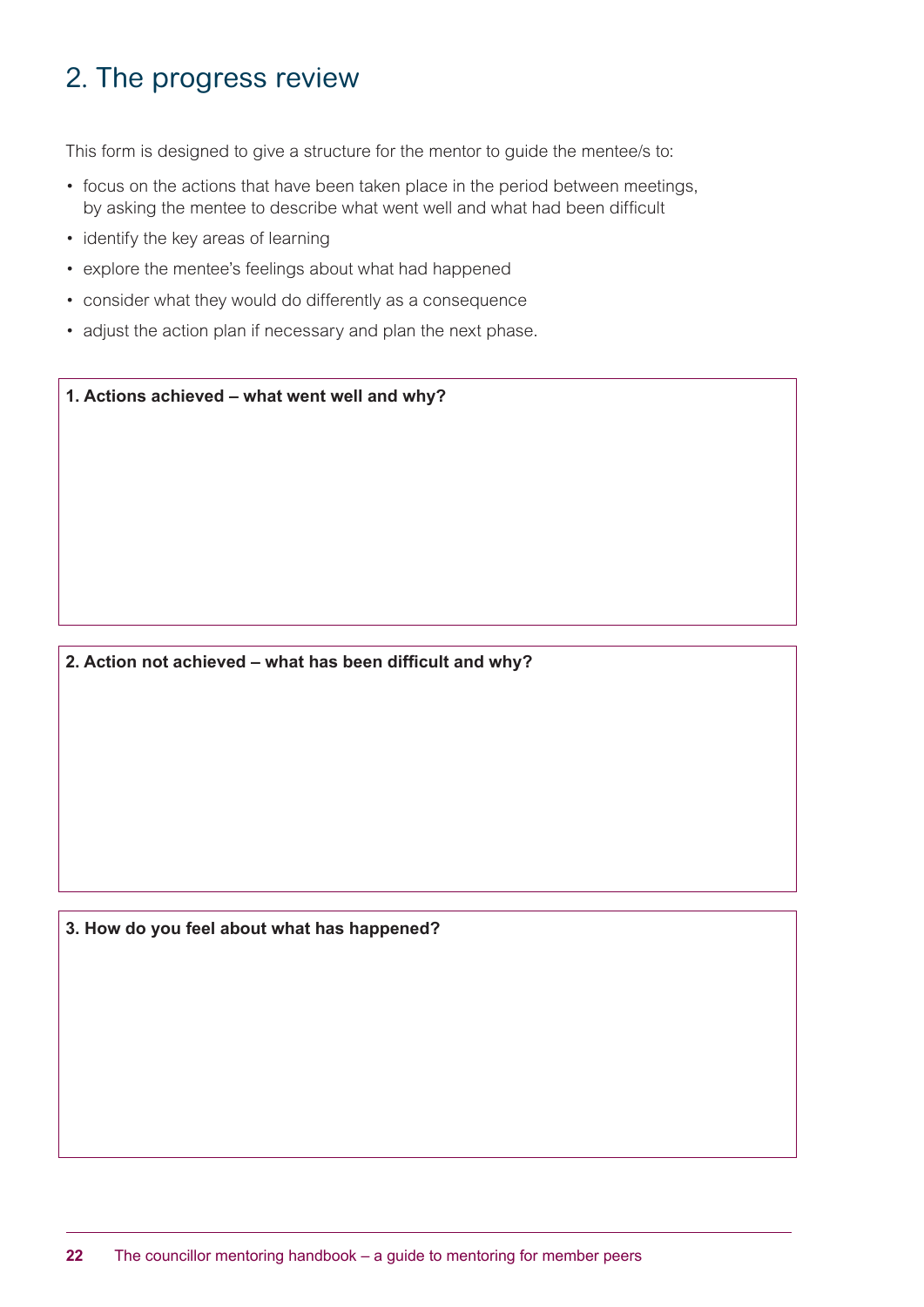**5. What might be done differently next time as a consequence of the learning?** 

**6. Do you need to adjust the action plan in the light of what has happened? If so, please return to section 4 of the Learning Agreement to revise as necessary.** 

**7. What will you focus on in the next phase?**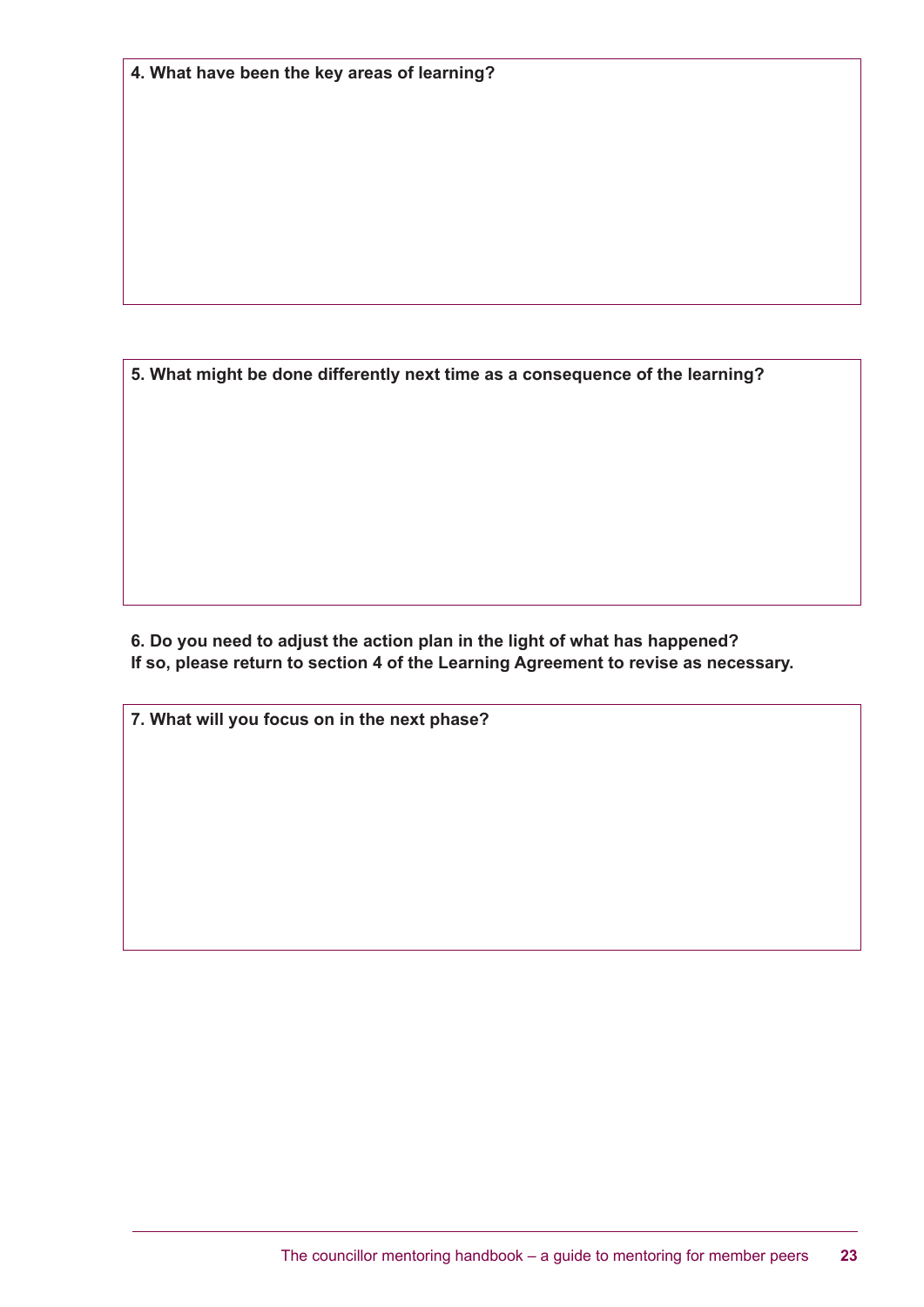## 3. Final review

This part of the agreement is designed to help the mentor to guide the mentee/s to:

- reflect on the overall effects of the mentoring support in terms of supporting personal learning and development as well as general progress and key areas of learning
- consider what they would do differently as a consequence of the mentoring.

**1. How do you feel you have progressed over the mentoring period?**

**2. Taking each of your development objectives in turn, what evidence is there of change? Both from your own perspective and also from what others have said or from how they have acted.**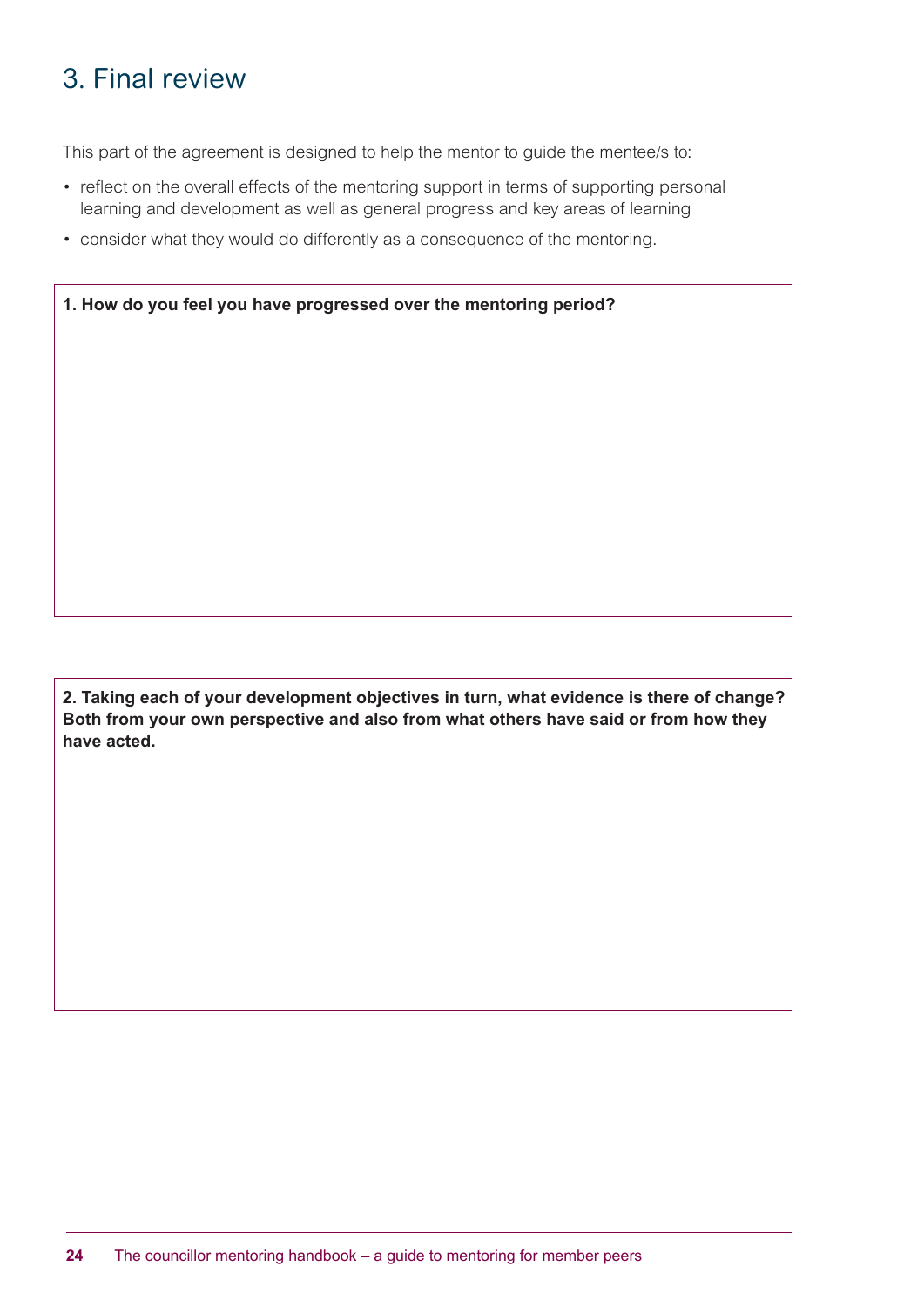**3. What have been the key areas of learning for you?** 

**4. What might you do differently as a consequence of the mentoring?** 

**5. Any other reflections?**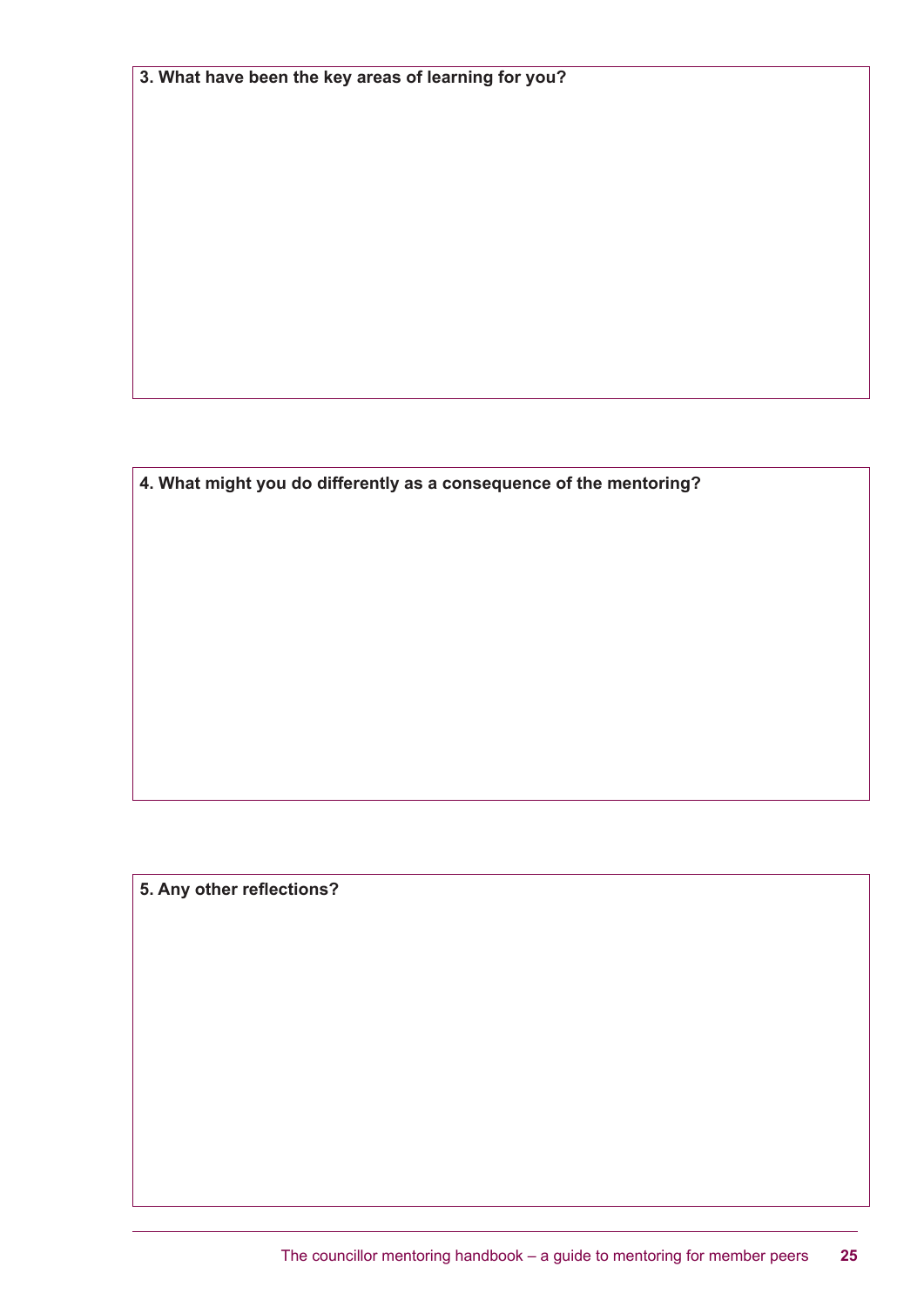





**Cass Business School**<br>CITY UNIVERSITY LONDON

## **Political skills framework**

A toolkit for councillors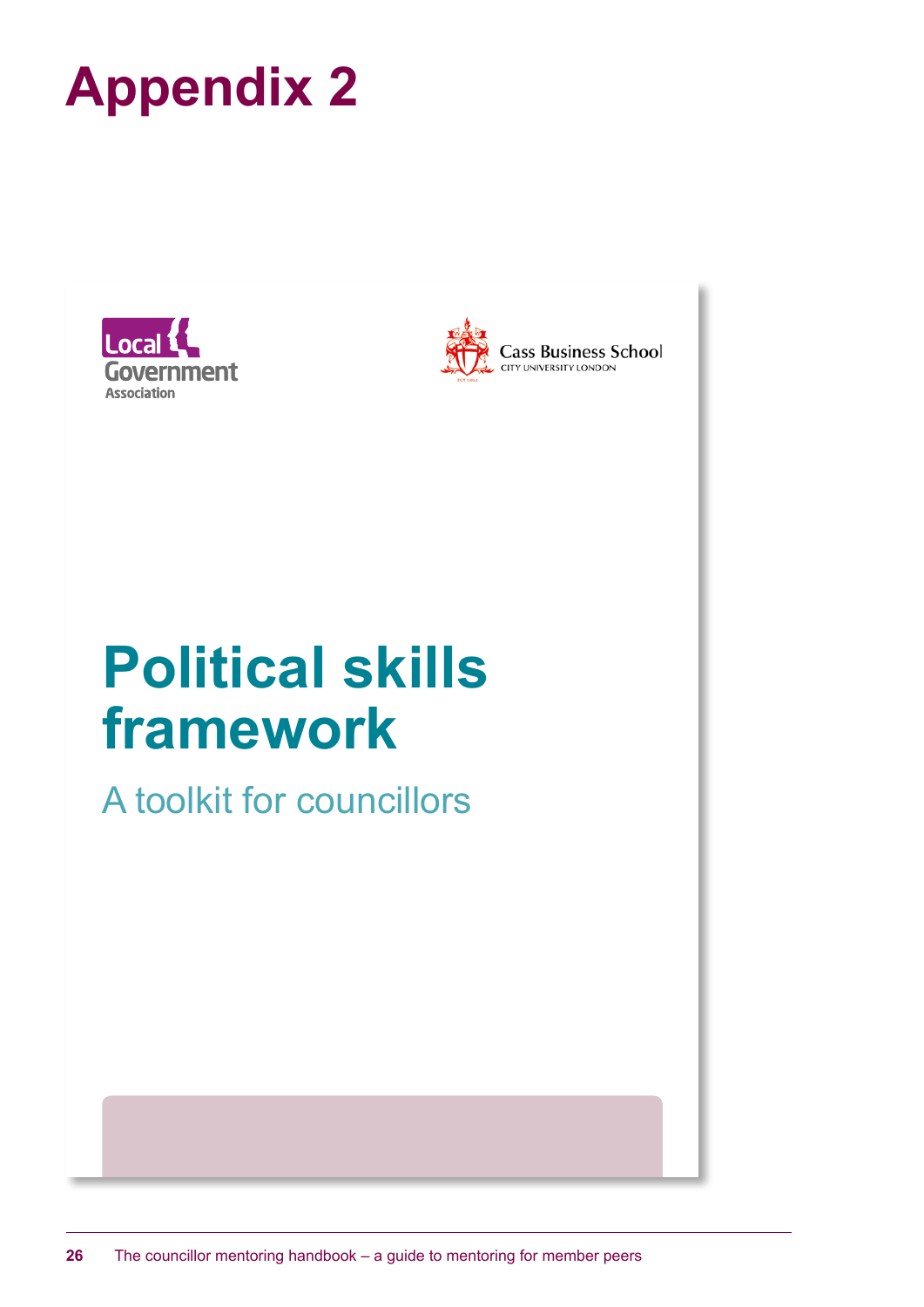## Six core skills for councillors

There are six core skill areas that apply to all councillors, with more for cabinet members and leaders. This toolkit focuses on the first six core skill areas. They are defined as:

| <b>Core skill</b>                | <b>Characteristics</b>                                                                                                                                                                                                                                                                     |
|----------------------------------|--------------------------------------------------------------------------------------------------------------------------------------------------------------------------------------------------------------------------------------------------------------------------------------------|
| <b>Local leadership</b>          | Engages enthusiastically and empathetically with the<br>community in order to learn, understand and act upon<br>issues of local concern. Mediates fairly and constructively,<br>encouraging trust by representing all sections of the<br>community.                                        |
| <b>Partnership working</b>       | Builds positive relationships by making others feel valued,<br>trusted and included, and by working collaboratively to<br>achieve goals. Maintains calm and focus, recognises when<br>to delegate or provide support, and is able to take a long-<br>term view in developing partnerships. |
| <b>Communication skills</b>      | Listens sensitively, uses appropriate language and<br>checks for understanding. Communicates regularly with<br>individuals and groups in the community, speaks clearly<br>and confidently in public and makes sure that people are<br>informed.                                            |
| <b>Political understanding</b>   | Acts ethically, consistently and with integrity when<br>communicating values or representing group views in<br>decision-making or actions. Works across group boundaries<br>without compromising values or ethics.                                                                         |
| <b>Scrutiny and challenge</b>    | Acts as a critical friend by seeking opportunities for scrutiny<br>and providing constructive feedback. Analyses information<br>quickly and presents arguments in a concise, meaningful<br>and easily accessible way.                                                                      |
| <b>Regulating and monitoring</b> | Understands and executes judicial role by following<br>protocol, evaluating arguments and making decisions that<br>balance public needs and local policy. Ensures progress by<br>monitoring and intervening where necessary.                                                               |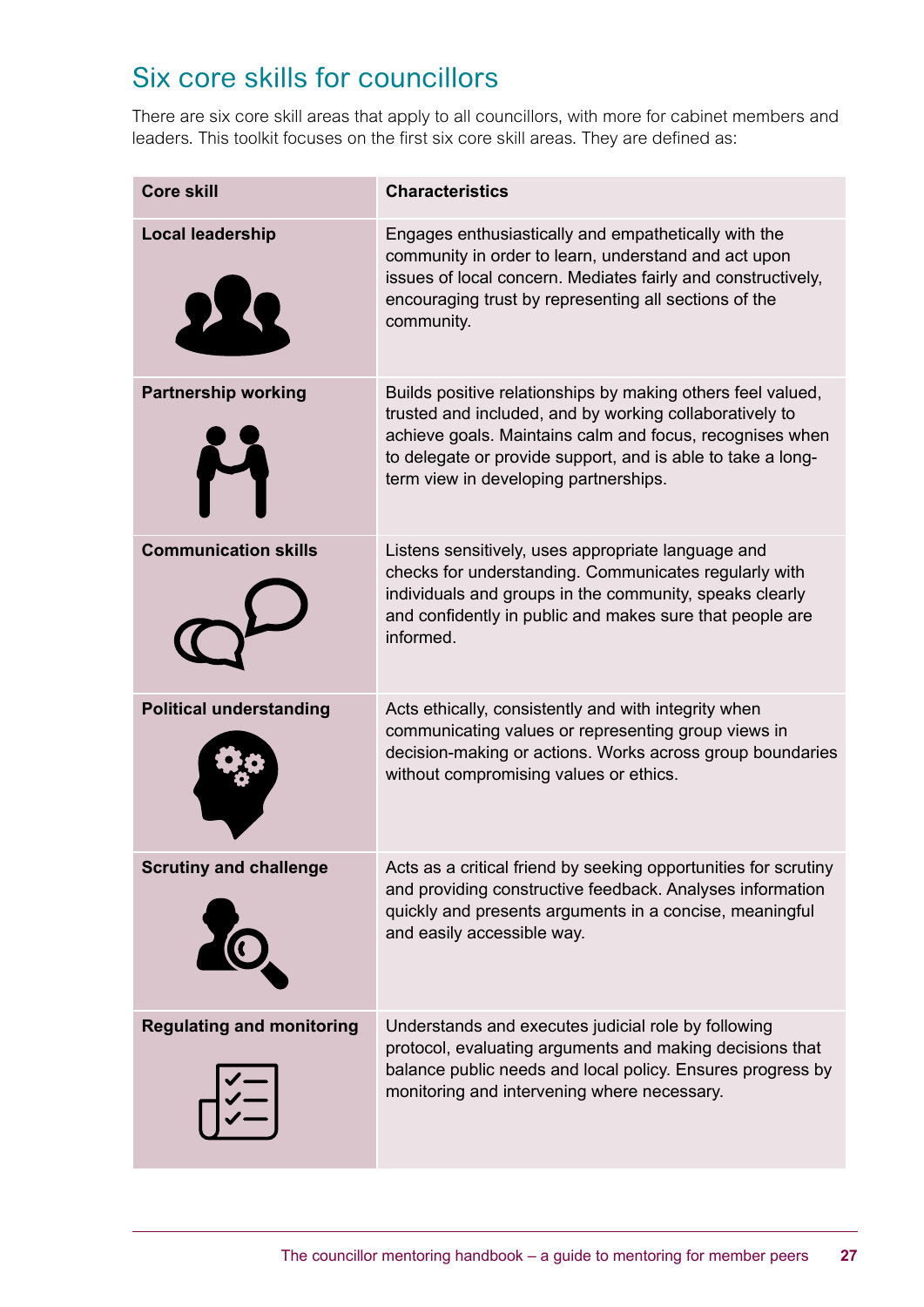## Positive and negative indicators

The skill set definitions show what is expected of councillors if they are to be effective and influential representatives of the electorate. We recognise that there is no 'one best way' to be a councillor – after all, we don't want councillors to be clones of one another.

While one member may approach the role of community leader in a different way from another, the comments of more than 350 members and officers have allowed us to identify commonly held views about what actions are associated with good and bad councillor behaviour. We have included these as positive, desirable characteristics and negative, undesirable characteristics for each of the skill sets.

No member could be expected to demonstrate excellent levels of positive behaviours all the time, but excellent councillors would be expected to demonstrate many more positive than negative characteristics. The key aim is to achieve a shared understanding of what constitutes excellent councillor performance and to help councillors and those who work with them to communicate and celebrate this with the wider community.

It's worth noting that at different times some skills may be more in demand than others. In extreme situtaions, some that would normally be regarded as 'negative' behaviours could be effective in the short term in getting the council out of severe difficulties.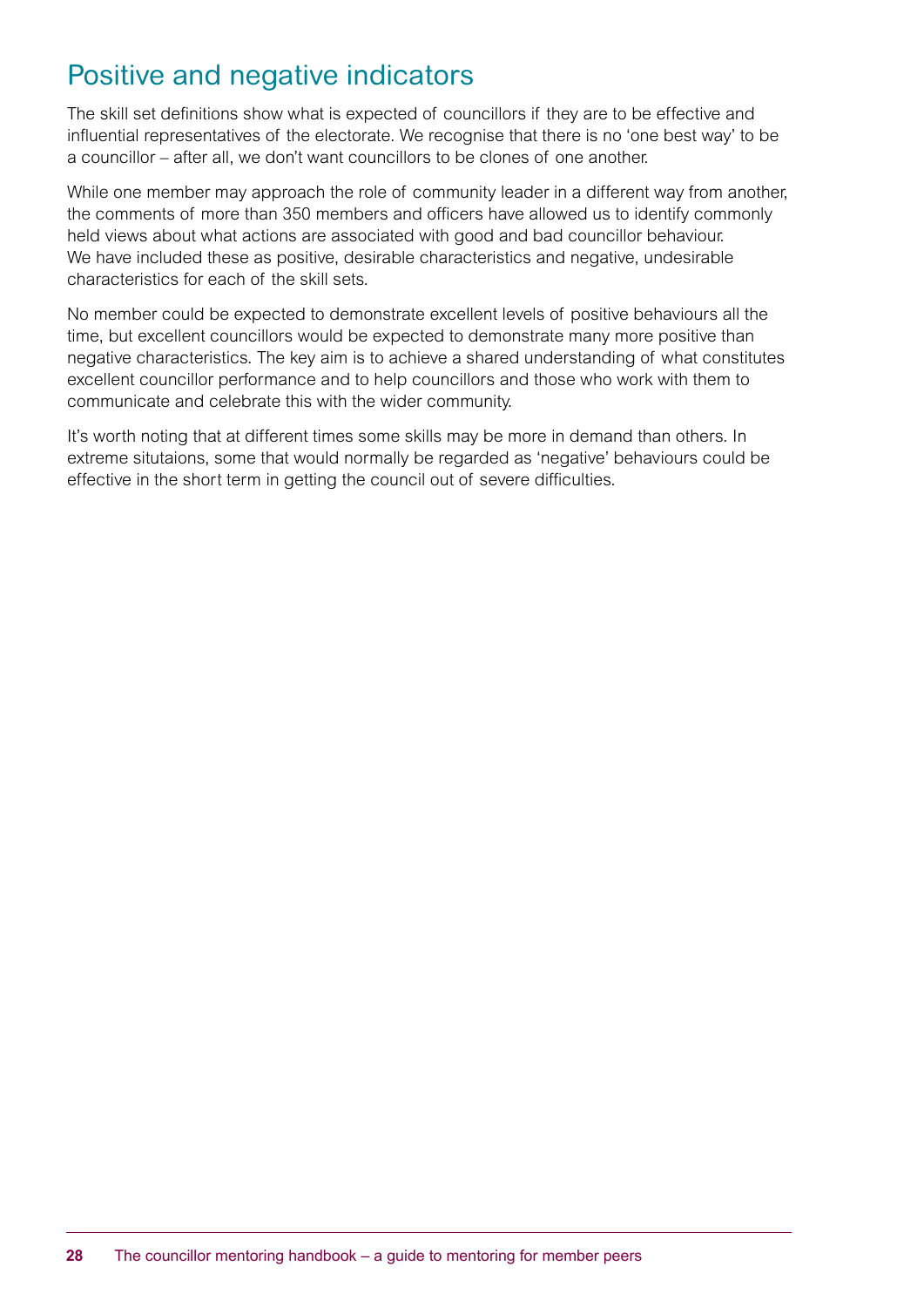### **Local leadership Positive Positive Regative**

**'The best...councillors already work closely with citizens and communities.'** Strong and Prosperous Communities, White Paper, volume 1, p.7

**'Local councillors should be known by all the key local public services, community organisations and institutions. They should bind people together, broker solutions and be the advocate for their residents and their localities.'**

LGA, People and Places, p.29

Engages with their community, canvasses opinion and looks for new ways of representing people.

Keeps up-to-date with local concerns by drawing information from diverse sources, including hard-toreach groups

Encourages trust and respect by being approachable and empathising with others

Creates partnerships with all sections of the community and ensures their participation in decisionmaking

Media fairly and constructively between people and groups with conflicting needs

Acts as a champion for others by campaigning with enthusiasm courage and persistence

Doesn't engage with their community, waits to be approached and is difficult to contact

Keeps a low profile, not easily recognised in their community

Treats groups or people unequally, fails to build integration or cohesion

Has a poor understanding of local concerns and how these might be addressed

Concentrates on council processes rather than people

Is unrealistic about what they can achieve and fails to deliver on promises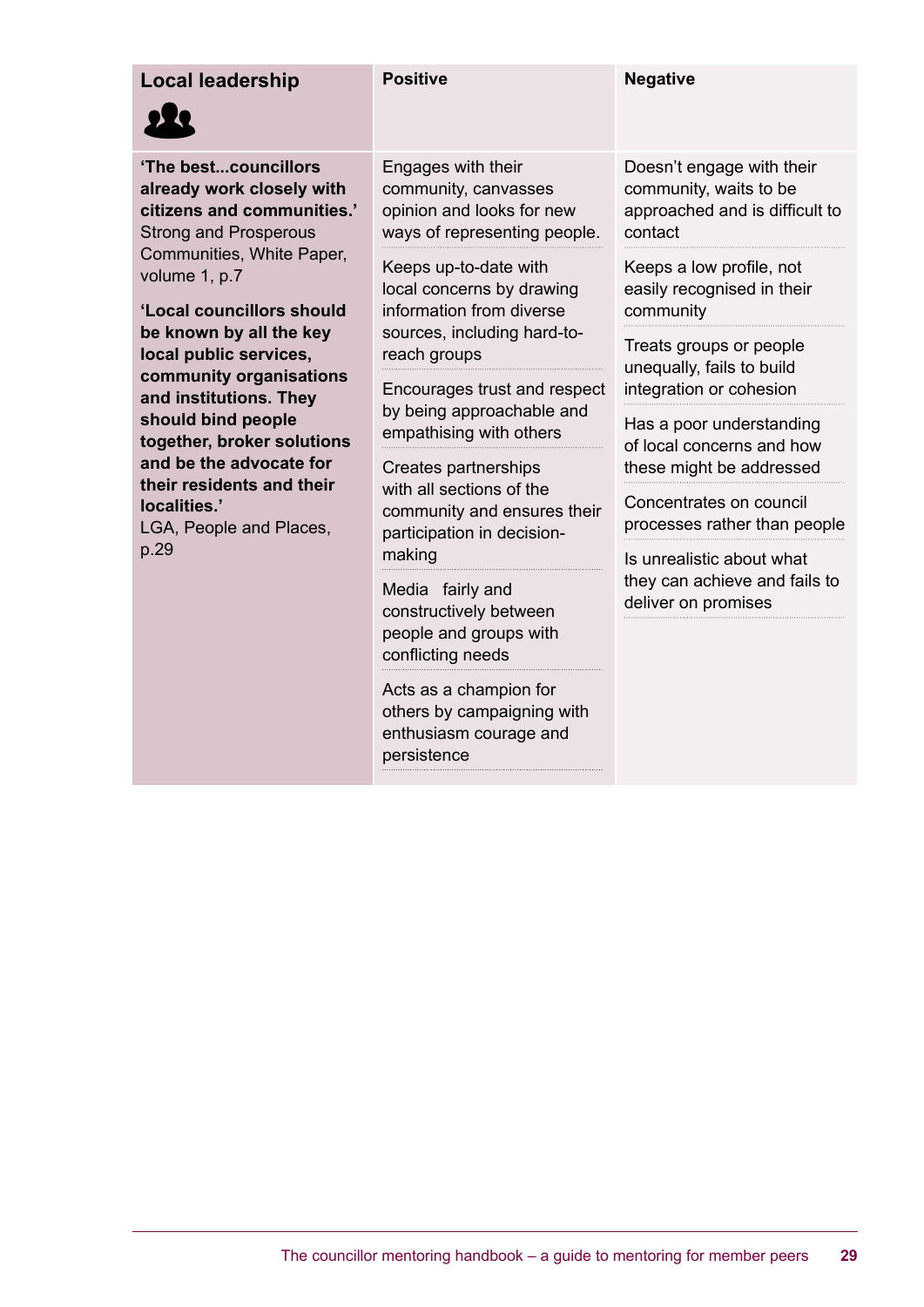| <b>Partnership working</b>                                                                                                                                                                              | <b>Positive</b>                                                                        | <b>Negative</b>                                                                                                                                                                                                                                                    |
|---------------------------------------------------------------------------------------------------------------------------------------------------------------------------------------------------------|----------------------------------------------------------------------------------------|--------------------------------------------------------------------------------------------------------------------------------------------------------------------------------------------------------------------------------------------------------------------|
| The essential ingredients<br>of successful partnerships<br>are a common vision,<br>shared values and mutual<br>respect.'<br><b>Strong and Prosperous</b><br>Communities, White Paper,<br>volume 1, p.95 | Builds good relationships<br>with colleagues, officers and<br>community groups         | Habitually prefers to use<br>status to exert control and<br>impose solutions, rather than<br>involve others                                                                                                                                                        |
|                                                                                                                                                                                                         | Focused on achieving goals<br>by maintaining focus and<br>coordinating others          | Fails to recognise or make<br>use of others' skills and ideas                                                                                                                                                                                                      |
|                                                                                                                                                                                                         | Knows when to delegate,<br>provide support or empower<br>others to take responsibility | Finds it difficult to collaborate<br>or work across the political<br>divide                                                                                                                                                                                        |
|                                                                                                                                                                                                         | Makes people from all<br>backgrounds feel valued,<br>trusted and included              | Prefers to act alone rather<br>than work as part of a team<br>Often uses divisive tactics<br>to upset relationships within<br>their group, or council<br>policies and decisions<br>Defensive when criticised,<br>blames others and doesn't<br>admit to being wrong |
|                                                                                                                                                                                                         | Understands and acts<br>on their role in building<br>and shaping key local             |                                                                                                                                                                                                                                                                    |
|                                                                                                                                                                                                         | partnerships<br>Remains calm and focused<br>when criticised or under<br>pressure       |                                                                                                                                                                                                                                                                    |
|                                                                                                                                                                                                         | Is prepared to assert<br>authority in resolving conflict<br>or deadlock                |                                                                                                                                                                                                                                                                    |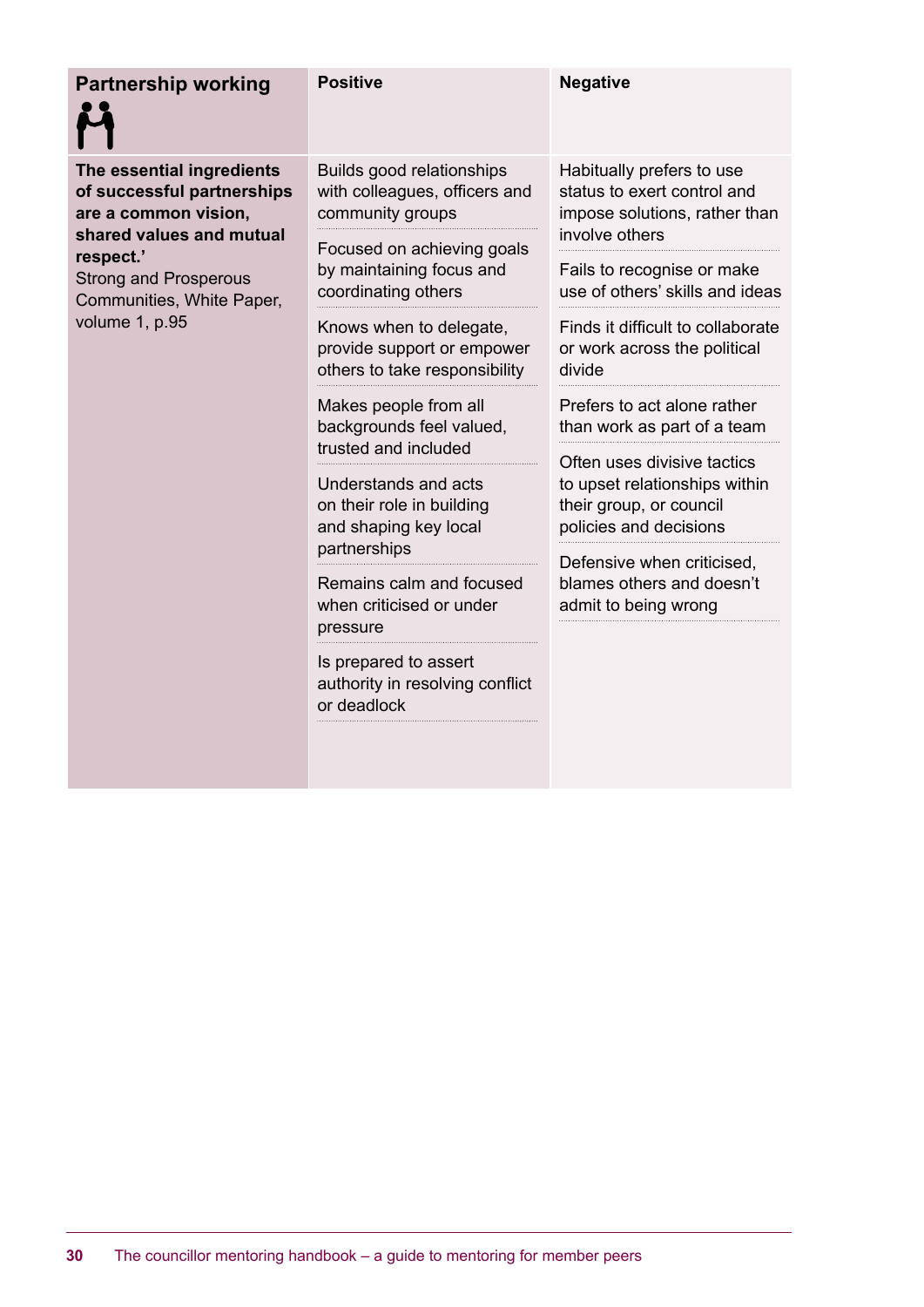| <b>Communication skills</b>                                                                                                                                                      | <b>Positive</b>                                                                                                                  | <b>Negative</b>                                                                                 |
|----------------------------------------------------------------------------------------------------------------------------------------------------------------------------------|----------------------------------------------------------------------------------------------------------------------------------|-------------------------------------------------------------------------------------------------|
| 'Councillors have a key<br>role to play in ensuring<br>that people's concerns are<br>listened to'<br><b>Strong and Prosperous</b><br>Communities, White Paper,<br>volume 1, p.35 | Regularly informs and<br>communicates with their<br>community using newsletters,<br>emails, phone or local media                 | Slow to respond to others,<br>communicating only when<br>necessary                              |
|                                                                                                                                                                                  | Listens to others, checks<br>for understanding and<br>adapts their own style when                                                | Doesn't listen when people<br>are speaking and uses<br>inappropriate or insensitive<br>language |
|                                                                                                                                                                                  | necessary<br>Creates opportunities to<br>communicate with different<br>sectors, including vulnerable<br>and hard-to-reach groups | Communicates in a dogmatic<br>and inflexible way                                                |
|                                                                                                                                                                                  |                                                                                                                                  | Unwilling to deliver unpopular<br>messages, uses information<br>dishonestly to discredit others |
|                                                                                                                                                                                  | Speaks confidently in public<br>- avoids the use of jargon or<br>'council speak'                                                 | Doesn't take part in meetings<br>and lacks confidence when<br>speaking in public                |
|                                                                                                                                                                                  | Provides regular feedback<br>to people, keeping them<br>informed and managing<br>expectations                                    | Presents confused<br>arguments using poor<br>language and style                                 |
|                                                                                                                                                                                  | Speaks and writes clearly,<br>using appropriate language                                                                         |                                                                                                 |
|                                                                                                                                                                                  |                                                                                                                                  |                                                                                                 |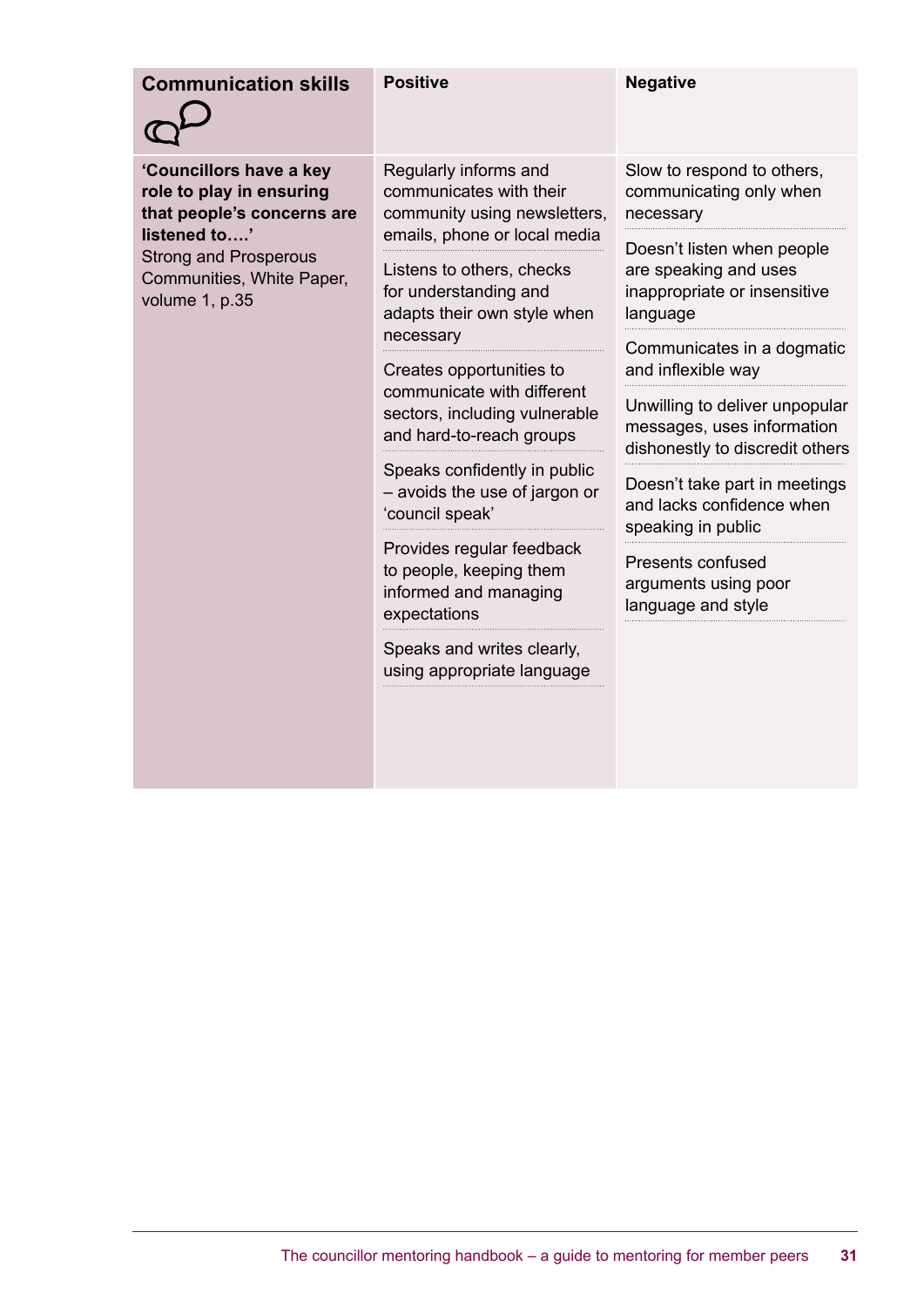| <b>Political understanding</b>                                                                                                                                                                                                                                                                                                                                                                                             | <b>Positive</b>                                                                                  | <b>Negative</b>                                                                                                |
|----------------------------------------------------------------------------------------------------------------------------------------------------------------------------------------------------------------------------------------------------------------------------------------------------------------------------------------------------------------------------------------------------------------------------|--------------------------------------------------------------------------------------------------|----------------------------------------------------------------------------------------------------------------|
| 'Political parties canhelp<br>sell the role as 'political<br>entrepreneurs' - activists<br>who, with the support of<br>their parties, can work as<br>informed advocates for<br>their local communities<br>and effectively support and<br>challenge a range of local<br>agencies.'<br><b>Political Recruitment:</b><br><b>How Local Parties Recruit</b><br>Councillors, Joseph<br>Rowntree Foundation,<br>executive summary | Clearly represents the<br>group's views and values<br>through their decisions and<br>actions     | Lacks integrity, has<br>inconsistent political values<br>and tends to say what others<br>want to hear          |
|                                                                                                                                                                                                                                                                                                                                                                                                                            | Helps to develop cohesion<br>within the group and good<br>communication between the              | Puts personal motives first<br>or changes beliefs to match<br>those in power                                   |
|                                                                                                                                                                                                                                                                                                                                                                                                                            | group and council<br>Communicates political<br>values through canvassing                         | Has poor knowledge of<br>group manifesto, values and<br>objectives                                             |
|                                                                                                                                                                                                                                                                                                                                                                                                                            | and campaigning<br>Actively develops their own                                                   | Fails to support political<br>colleagues in public                                                             |
|                                                                                                                                                                                                                                                                                                                                                                                                                            | political intelligence (eg,<br>understanding local and<br>national political landscapes)         | Doesn't translate group<br>values into ways of helping<br>the community                                        |
|                                                                                                                                                                                                                                                                                                                                                                                                                            | Looks for ways to promote<br>democracy and increase<br>public engagement                         | Shows little understanding<br>of central government policy<br>or its implications for council<br>and community |
|                                                                                                                                                                                                                                                                                                                                                                                                                            | Is able to work across<br>political boundaries without<br>compromising their political<br>values |                                                                                                                |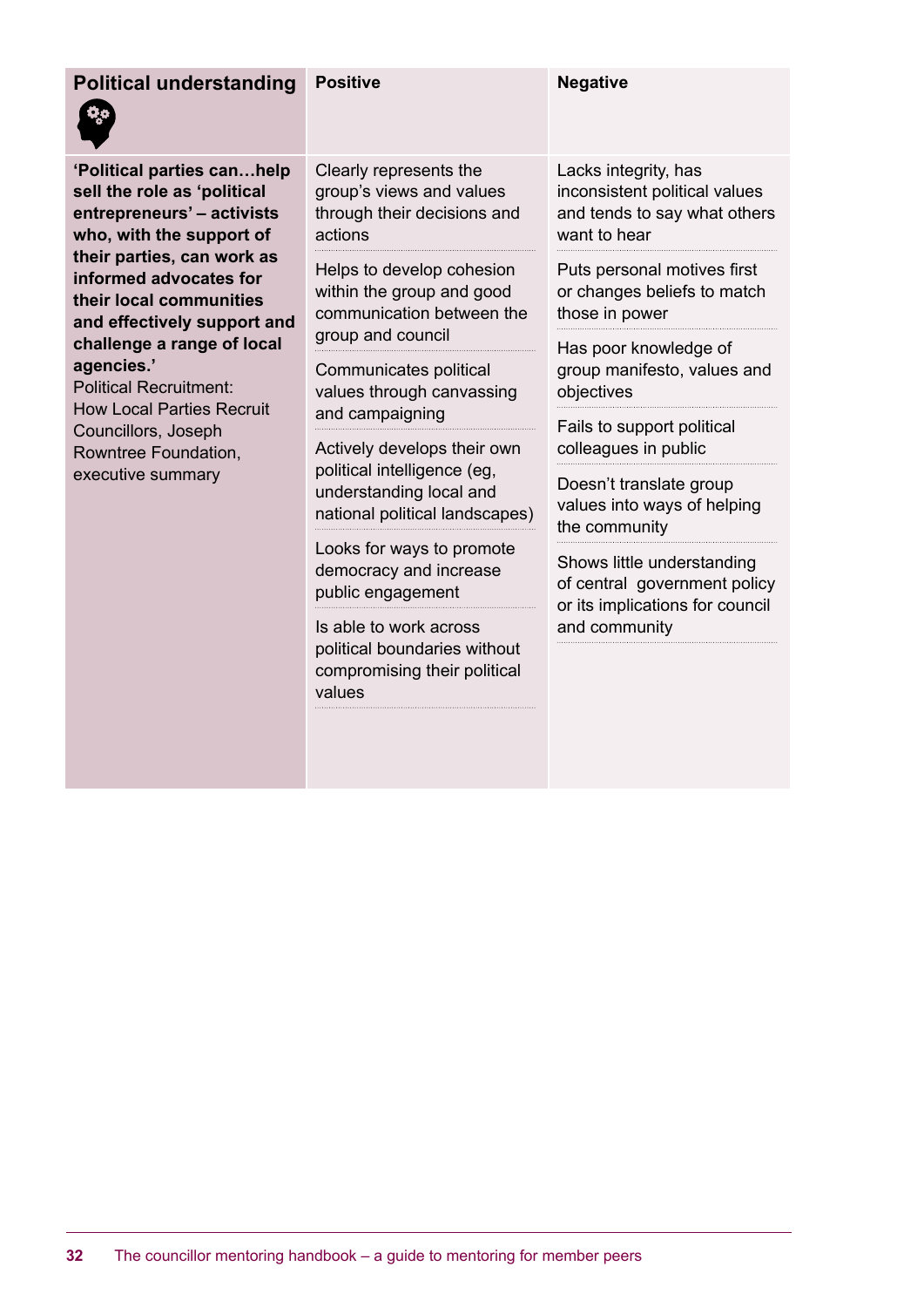### **Scrutiny and challenge Positive <b>Negative** Regative



**wrong.'**

volume 1, p.42

**to speak up for their** 

Strong and Prosperous Communities, White Paper,

**'We want to strengthen the ability of local councillors communities and demand an answer when things go**  Identifies areas suitable for scrutiny and ensures that citizens and communities are involved in the scrutiny process

> Quickly understands and analyses complex Information

Presents concise arguments that are meaningful and easily understood

Understands the scrutiny process, asks for explanations and checks that recommendations have been implemented

Objective and rigorous when challenging process, decisions and people

Understands and acts on judicial role to meet legal responsibilities (eg, duty of care, corporate parenting)

Doesn't prepare well or check facts and draws biased conclusions

Too reliant on officers, tends to back down when challenged

Fails to see scrutiny as part of their role

Too focused on detail, doesn't distinguish between good, poor and irrelevant information

Prefers political 'blood sports' to collaboration: uses scrutiny for political gain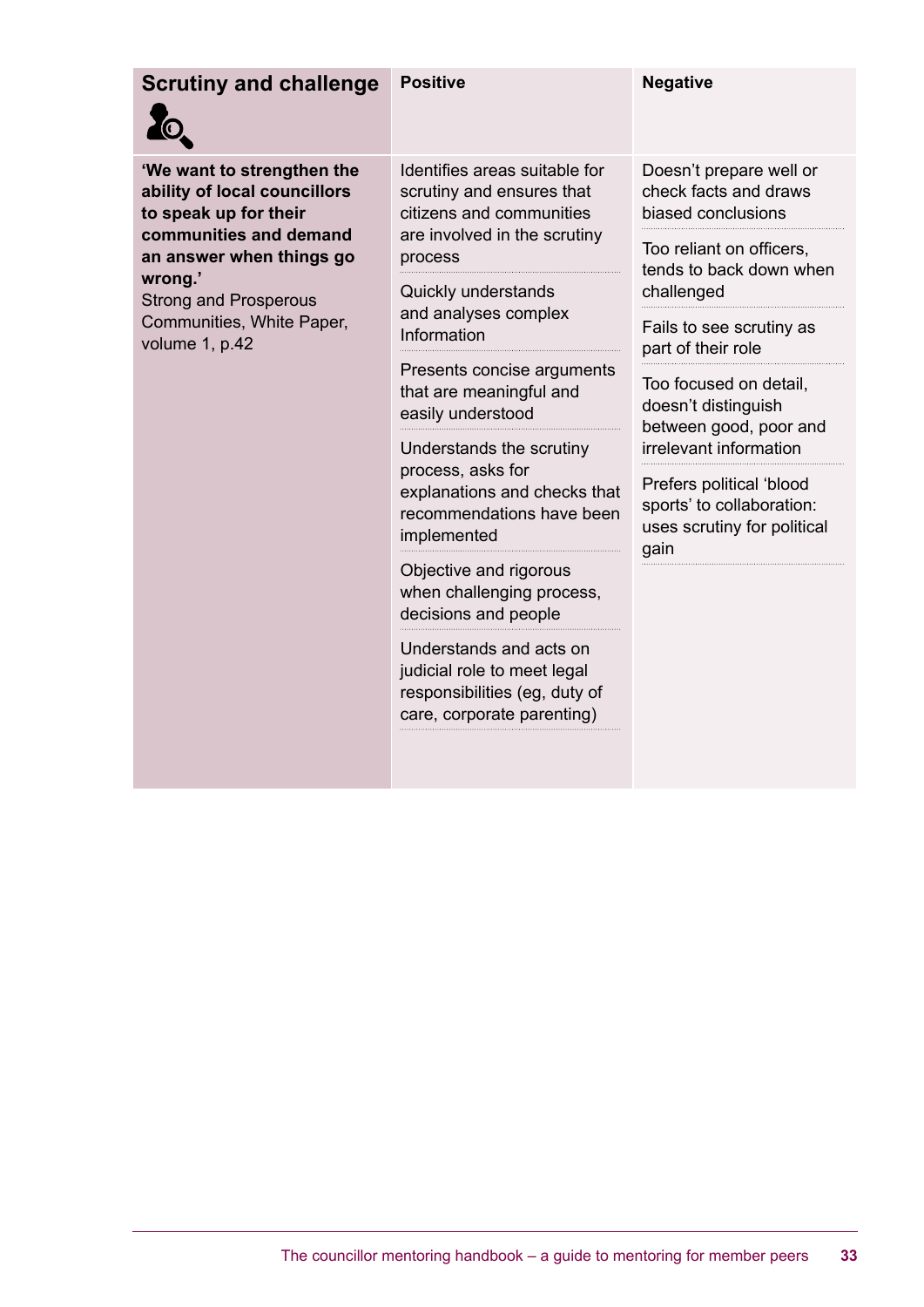| <b>Regulating and monitoring</b>                                                                                                         | <b>Positive</b>                                                                                                                    | <b>Negative</b>                                                                                                   |
|------------------------------------------------------------------------------------------------------------------------------------------|------------------------------------------------------------------------------------------------------------------------------------|-------------------------------------------------------------------------------------------------------------------|
| 'The making of bye laws will<br>be fully devolved to local<br>authorities.'<br><b>Strong and Prosperous</b><br>Communities, Summary, p.2 | Uses evidence to evaluate<br>arguments and make<br>independent, impartial                                                          | Doesn't declare personal<br>interests, makes decisions<br>for personal gain                                       |
|                                                                                                                                          | judgements<br>Chairs meetings effectively,<br>follows protocol and keeps<br>process on track                                       | Fails to check facts or<br>consider all sides and<br>makes subjective or<br>uninformed judgements                 |
|                                                                                                                                          | Follows legal process,<br>balances public needs and<br>local policy                                                                | <b>Habitually leaves</b><br>monitoring and checks on<br>progress to others                                        |
|                                                                                                                                          | Monitors others'<br>performance and<br>intervenes when necessary<br>to ensure progress                                             | Makes decisions without<br>taking advice, considering<br>regulations or taking<br>account of wider issues         |
|                                                                                                                                          | Seeks feedback for self and<br>looks for opportunities to<br>learn                                                                 | Doesn't recognise or<br>address limits of own<br>knowledge or expertise                                           |
|                                                                                                                                          | Understands and acts on<br>their judicial role in meeting<br>legal responsibilities (eg,<br>duty of care, corporate<br>parenting). | Misses deadlines, leaves<br>business unfinished and<br>lacks balance between<br>council and other<br>commitments. |
|                                                                                                                                          |                                                                                                                                    |                                                                                                                   |